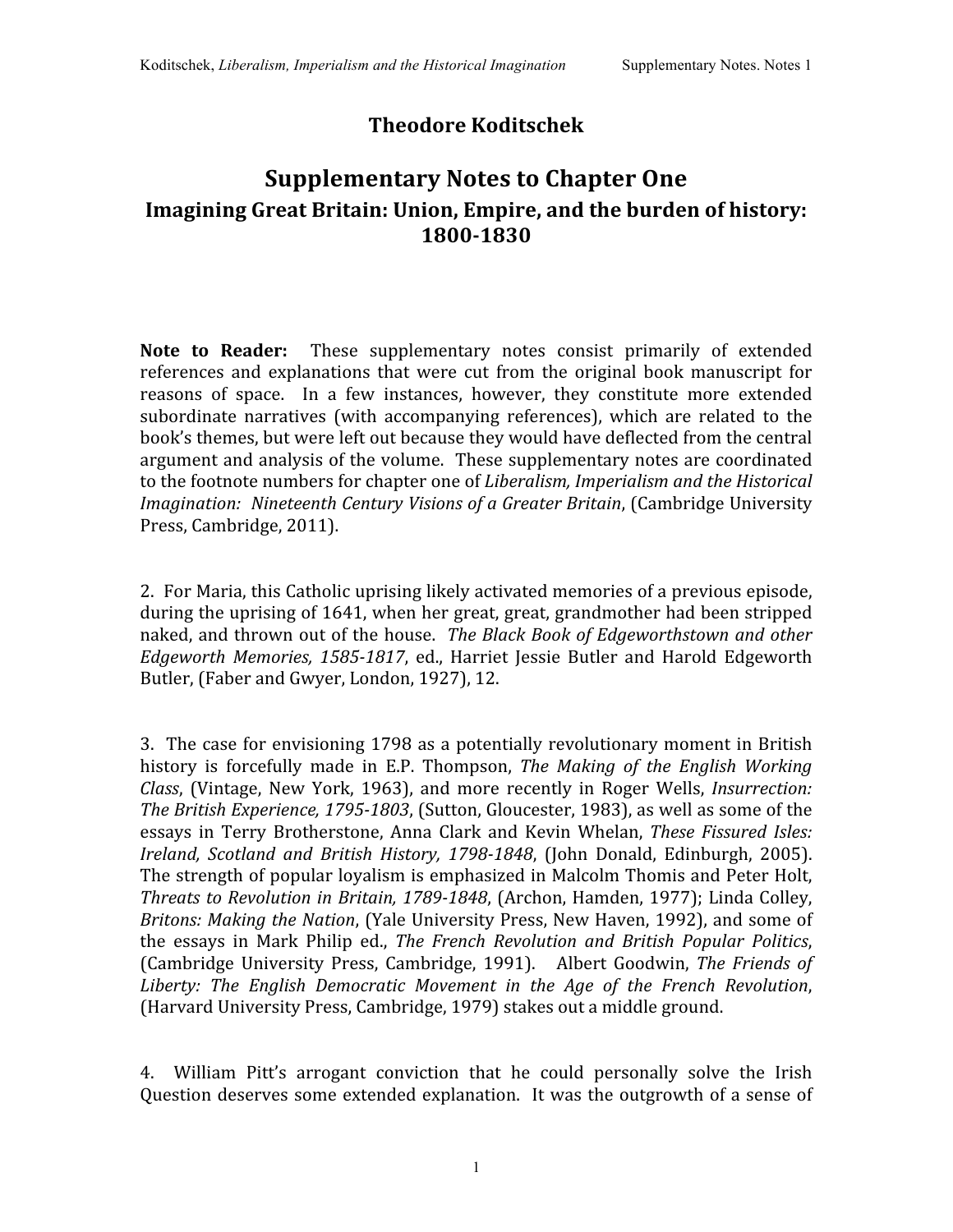entitlement and
presumption
which
had
followed
him
from
birth. As
the
favorite son and namesake of eighteenth century Britain's greatest Empire builder, the younger Pitt seemed predestined to complete his father's work. Born, in 1759, amidst the bonfires of victory, he spent his early childhood in the precincts of power. He learned to walk, talk, read, and write while the glories of Plassey and Quebec
were
still
exhilarating
and
fresh. By
the
time
he
entered
his
teens,
however, it became clear that the Empire could not be managed in his father's way. The American revolt indicated that mercantilist policies could no longer be imposed on distant colonies, a point reinforced by the Irish Volunteer movement between 1779 and 1782. Reading Adam Smith as an undergraduate, the younger Pitt became convinced that the Empire could be reorganized on free trade principles. In fairly short order, he got the chance to put these ideas into practice as he became Prime Minister in 1784, just short of his twenty-fifth birthday. Stanley Ayling, The Elder Pitt: Earl of Chatham, (London, Collins, 1976); J. Holland Rose, William Pitt and the National Revival, (Gill and Bell, London, 1912), 1-112; John Ehrman, The Younger: *The
Years
of
Acclaim*,
(Dutton,
New
York,
1969),
1‐187,
217‐328.

After making his mark with a burst of ambitious domestic fiscal reforms, Pitt turned to
imperial
matters. His India
Regulating
Act
– passed
during
his
first
year
as
Prime Minister - was a milestone in transforming the East India Company from a mercantilist commercial monopoly into a rationalistic colonial administration, centrally controlled along utilitarian lines, and subject to periodic Parliamentary oversight. Seven years later, the Constitution of Canada was correspondingly transformed. Here,
the
aim
was
not
to create
another
India,
but
to
avoid
another United States. The French and English speaking territories were disjoined, and limited Home Rule was given, separately, to each. At the same time, efforts were made
to
create
two
colonial
aristocracies,
as checks on
American
style
democracy, and to attach the colonies more firmly to the British Crown. Rose, *Pitt and the National
Revival*,
216‐40, 432‐53;
Ehrman, *Pitt:
Years
of
Acclaim*,
188‐216,
355‐466; Vincent Harlow, The Founding of the Second British Empire, 1763-93; vol. II, New *Continents
and
Changing
Values*,
(Longmans,
London,
1964),
7‐224,
662‐781.

When it came to Ireland, Pitt recognized that the situation was more complicated. Between 1779 and 1882, Ireland's "Patriots" had risen up to demand their nation's independence. Chastened by the debacle which had just occurred across the Atlantic, the Westminster politicians could scarcely object. Still, important questions remained: could the British authorities exert their habitual executive authority through the military and civilian officials in Dublin Castle? Could these genteel,
pampered,
Protestant
revolutionaries
plausibly
claim
to
represent
Ireland's Catholics,
who constituted
three
quarters
of
the
population? Vincent
Harlow, *The*  Founding of the Second British Empire, 1763-93: vol. I, Discovery and Revolution, 493-649; James Kelley, *Prelude to Union: Anglo-Irish Politics in the 1780s*, (Cork University
Press,
Cork,
1992).

Pitt's first impulse on taking office was to approach the problem of Anglo-Ireland from his economic, Adam Smithian frame. Since Irish elites complained of their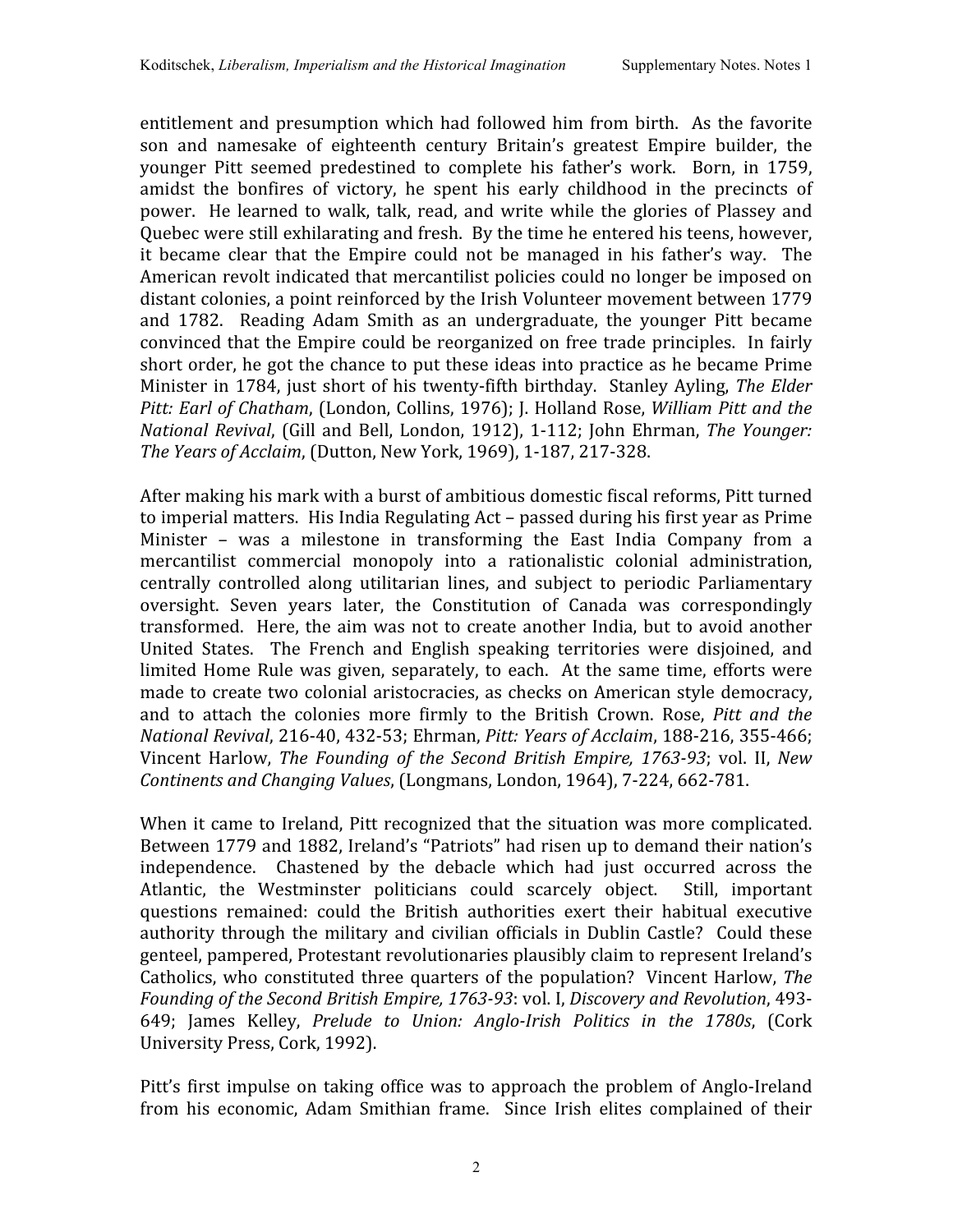exclusion from British and colonial markets, he proposed to integrate them fully into the British economy through a free-trade treaty. Though the idea was promising, the timing was not right. English manufacturers blanched at the prospect of competition
from a country
where labor
was deemed
to be so cheap. Clearly, the integration of Ireland into Britain would be no easy task. Harlow, Second *British
Empire*,
I,
558‐649;
Rose, *Pitt
and
the
National
Revival*,
241‐66;
Ehrman*,
Pitt: Years
of
Acclaim*,
188‐216.

For the rest of the 1780s, Pitt turned his attention to other matters. The free trade treaty, which had eluded him in Ireland, was successfully negotiated with Britain's historic enemy, France. A new era of peace and prosperity, it seemed, was at hand. Under the Smithian banner of free enterprise, ancient rivals could bury the hatchet, and open up their internal markets to the mutual benefits of all. In the end, of course, this eirenic vision was shattered by the radical phase of the French Revolution. The Republic, which executed the King and instituted the Terror, also repudiated a foreign policy based on peace and free trade. Ehrman, Pitt: Years of *Acclaim*, 467‐571; John Ehrman, *The Younger Pitt: The Reluctant Transition*, (Stanford University Press, Stanford, 1983), 3‐260; Rose, *Pitt and the National Revival*, 321‐43; J. Holland Rose, *William Pitt and the Great War*, (Bell, London, 1911), 1-117. Yet, as late as 1792, when Britain and France were on the brink of war, Talleyrand could still urge Pitt to maintain neutrality, so that these "two free powers"
could
march
hand
in
hand,
and
"and
become
the
arbiters
of
peace
or
war for
the
whole
world."
Rose, *Pitt
and
the
Great
War*,
47. When
Burke's *Reflections
on*  the French Revolution was first published, in 1791, Pitt was dismissive. Ehrman, Pitt: Reluctant Transition, 80. Only during the following two years did he (like so many other propertied Englishmen) become implacably hostile. Particularly alarming to British officials like Pitt was the fear that this radical infection might spread
across
the
Channel. When
the
French
armies
began
exporting
Revolution
to the continent, Britain's client, the Netherlands, was quickly overrun. Under these circumstances,
Pitt
and
his
ministers
concluded
that
there
was
no
alternative
to
war. Thompson, *English
Working
Class*,
17‐25;
Goodwin, *Friends
of
Liberty,* 99‐202.

As many historians have noted, the entire tenor of Pitt's administration underwent a sharp change after the War commenced. From being proactive and progressive, it became reactive and retrograde. All thought of constitutional reform went out the window, as did the dream of free trade, and the prospect of reducing the national debt. Suddenly, strategic considerations and the resources of Empire became important for a nation which now depended for its very survival on overseas trade. Pitt himself acknowledged the new reality only grudgingly. Once he understood that the War would be long and that the Revolution had strengthened (rather than weakened) France, his own approach became increasingly draconian: harsh repression
at
home
and
mobilization
abroad
became
the
order
of
the
day. As
the French levée en masse transformed the nature of warfare during the 1793-98 period, Pitt's Government struggled to mount an effective response. The challenge was to adapt French methods of resource mobilization without the radicalization of the social structure that accompanied these methods across the Channel. Ehrman, Pitt: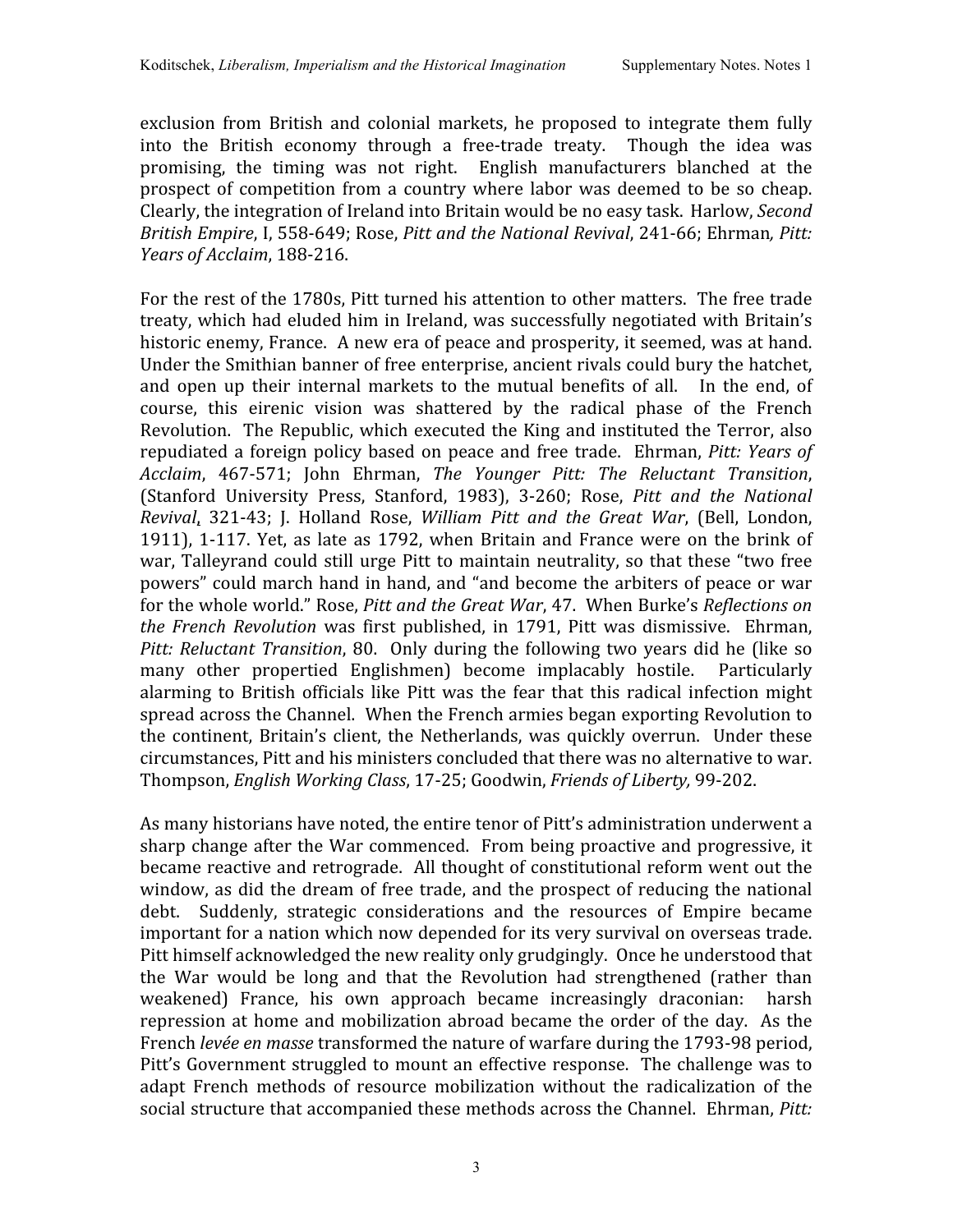The Reluctant Transition, 207-542; Rose, Pitt and the Great War, 118-281; Goodwin, *Friends
of
Liberty*,
Thompson, *English
Working
Class*,
172‐5,
478‐84

It is in this context that we must understand Pitt's response to the events of 1798. The initial retort to insurrection was brutal repression, but Pitt recognized that, over
the
long
run,
repression
was
not
enough. Ireland
had
become
too
essential
to the British state and society to be treated as a colony. Somehow, the Irish Parliament would have to be made to consent to its own abolition, and Ireland would have to be incorporated directly into an expanded United Kingdom. Here, of course,
the
Scottish
precedent
was
crucial: The
Union
of
1707
had turned a
weak, impoverished, fractious and politically disloyal border region into an integral and dynamic constituent of
Britain – an arsenal of empire and an engine of economic growth. Parliamentary History, XXXV, 1800-01, (Hansard, London), 40. See also Rose, *Pitt
and
the
Great
War*,
365‐430;
Geoghegan, *Act
of
Union*,
1‐76,
10‐11,
29‐30, 75;
Bolton, *Irish
Act
of
Union;
Parliamentary
History*,
XXXIV,
261‐6, as
well
as
Pitt's Adam Smithian answer to those who feared that free trade would endanger local industries. "It was indifferent," he contended, "in what part of the empire any given manufacture was likely to flourish," Parliamentary History, XXXIV, 467. The relevance of the Scottish precedent for understanding the prospects for Anglo-Irish Union was a central element in the parliamentary debate. See Pitt's opening speech, Parliamentary History, XXXIV, 242-91, especially, 287. See also comments by Dundas, 346, Hawkesbury, 304, and especially, the long speech by Sylvester Douglas, 827-935, which centered almost entirely on this theme. For a modern formulation
of
this
analysis,
see
Colley, *Britons*,
105‐31,
321‐3.

In Pitt's view, there was no reason why a similar scenario could not play itself out in Ireland, with similar results. "We must look to this," he argued, "as the only measure ... which can calm the dissensions, allay the animosities, and dissipate the jealousies which have unfortunately existed between Ireland and Britain." Only through complete political unification would it be possible to "communicate to the sister kingdom the skill, the capital, and the industry which have raised this country to such a pitch of opulence." Since England was now becoming an industrial nation, she
needed
grain,
wool,
and
cattle,
which
Ireland
could
profitably
provide. Political unification would "give her [Ireland] a full participation of the commerce and Constitution of England." It would "unite the affections and resources of two powerful nations" and thereby "place under one public will the direction of the whole force of the Empire." *Parliamentary History*, XXXV, 39. In order to obtain the benefits of Union, Pitt acknowledged, much suspicion and mistrust would have to be overcome. It
would
be
necessary
to
demonstrate
that
this
"union
of
a
great
nation with a less" was not itself merely colonialism under a different name: "We must show that we are not grasping at financial advantages, that we are not looking for commercial
monopoly;
and
we
must
show
that
we
wish
to
make
the
Empire
more powerful and more secure by making Ireland more free and more happy." *Parliamentary
History*,
XXXV,
40.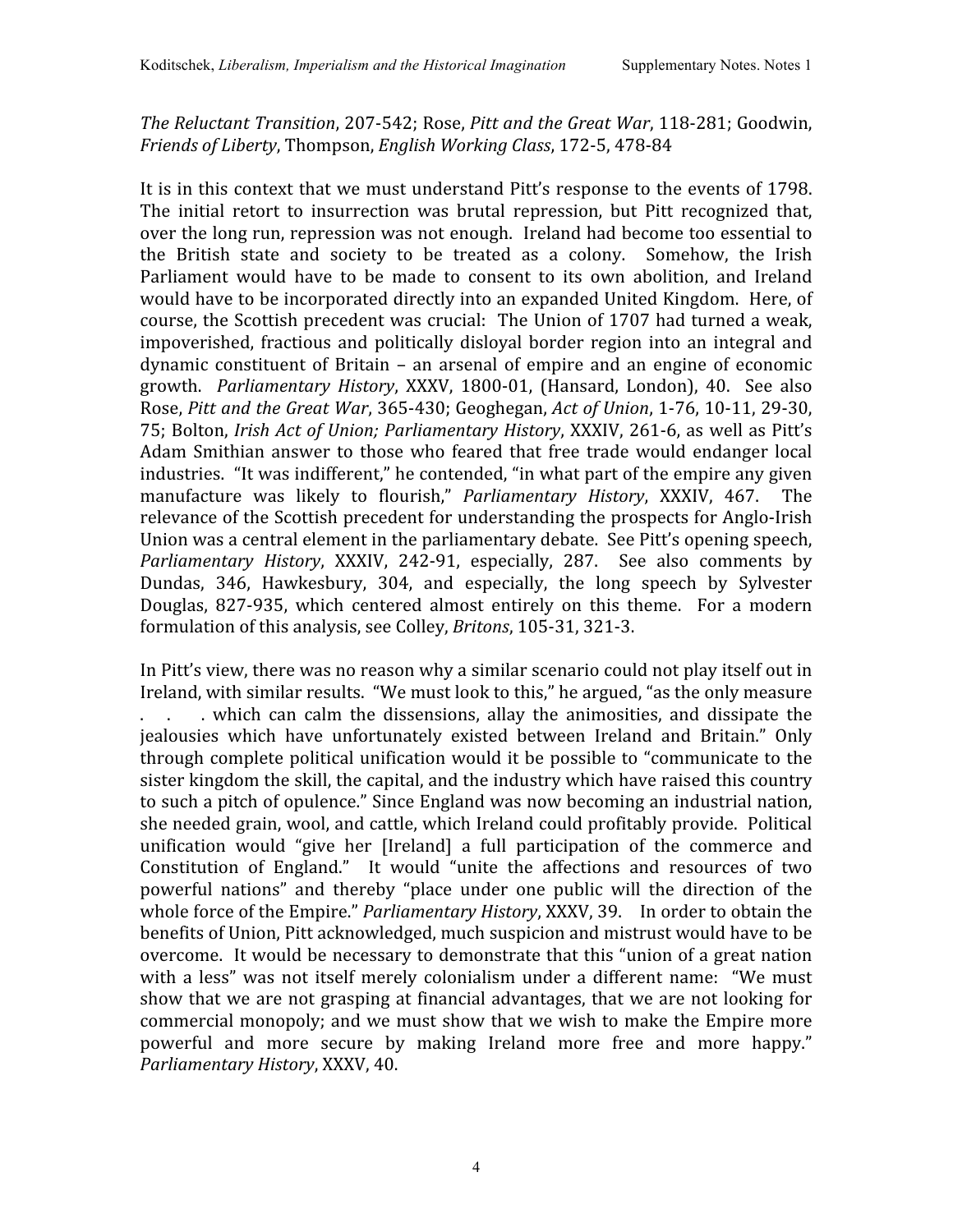It does not seem to have occurred to Pitt that this desire "to make Ireland more free and more happy" might require some acknowledgement of the sad history of her unfree condition under centuries of English rule. All of Pitt's speeches on unification were
upbeat
and
forward
looking:
Let
bygones
be
bygones:
Focus
on
the
future,
or (if
history
must
be
brought
in)
on
the
reassuring
Scottish
precedent. Pitt's
speeches in
the
House of Commons on
the Anglo
Irish
Union are in *Parliamentary
History*, XXXIV, 242-91, and XXXV, 39-50. Other leading speeches in the House of Commons in favor of Union are those of French Laurence, Henry Addington, Benjamin Hobhouse, Earl Temple, and Sylvester Douglas, Parliamentary History XXXIV, pgs, 411‐443,
449‐467,
467‐76,
482‐511,
and
827‐935,
respectively.

Of course, the one difference, which even Pitt could not ignore, was the question of religious
diversity. In
Scotland,
as
in
England,
Protestantism
was
well
established
as the national religion, and Roman Catholics were a tiny minority. In Ireland, by contrast, the overwhelming majority of the population was Roman Catholic. In much
of
the
countryside
(outside
Ulster)
Protestantism
was
limited
to
the
landlord elite. Even Pitt had to recognize that Ireland and Scotland were not the same. Where pre-union Scotland was Protestant and (at least in the Lowlands) already substantially integrated into mercantile capitalism, Ireland, even a century later, was
(excepting
Ulster)
overwhelmingly
Catholic
and
agrarian. Subsisting
in
a
social structure distorted by generations of violence and conquest, the typical Irish peasant
continued
to
eke
by
a
bare
survival. Whatever
surplus
could
be
squeezed from him was handed over immediately to the grasping tenant, who was himself then squeezed by the rapacious and grasping Protestant landlord. Rural Ireland, in other words, had not only a different culture and religion, but also a different and far less capitalist economic and social structure than existed anywhere else in the British Isles. To bring Scotland within the constitutional compass of an anglocentric Britain was to include within the larger geo-political structure a region that was culturally and socio-economically similar, if not exactly the same. By contrast, any constitutional measure of inclusion which genuinely aimed to create a British Ireland, would also have produced a Great Britain that was itself fundamentally changed. Louis M. Cullen, *An Economic History of Ireland Since 1660*, (Batsford, London, 1972), 26-133; Thomas Bartlett, *The Fall and Rise of the Irish Nation*, *The* Catholic Question, 1690-1830, (Barnes and Noble, Savage, Maryland, 1992); Kevin Whelan, *The Tree of Liberty: Radicalism, Catholicism and the Construction of Irish Identity*, 1760-1830, (University of Notre Dame Press, Notre Dame, 1996); Geoghegan, Act of Union, 4, 77-155, 162-4; Oliver MacDonagh, Ireland, (Prentice Hall,
Englewood
Cliffs,
N.J.,
1968),
5.

Pitt's solution to this dilemma was to argue that Anglo-Irish unification should be accompanied by 'Catholic Emancipation' the granting of full civic and electoral rights to the property-owning Catholic middle class. It is hard to say how deeply Pitt was committed to the principle of Catholic Emancipation. While the Act of Union was being shepherded through the Irish Parliament neither he nor his cabinet colleagues
breathed a
word about
it
in
public. Pitt
had
indeed
made
promises
in private to leading Irish Catholics. When the King absolutely refused to endorse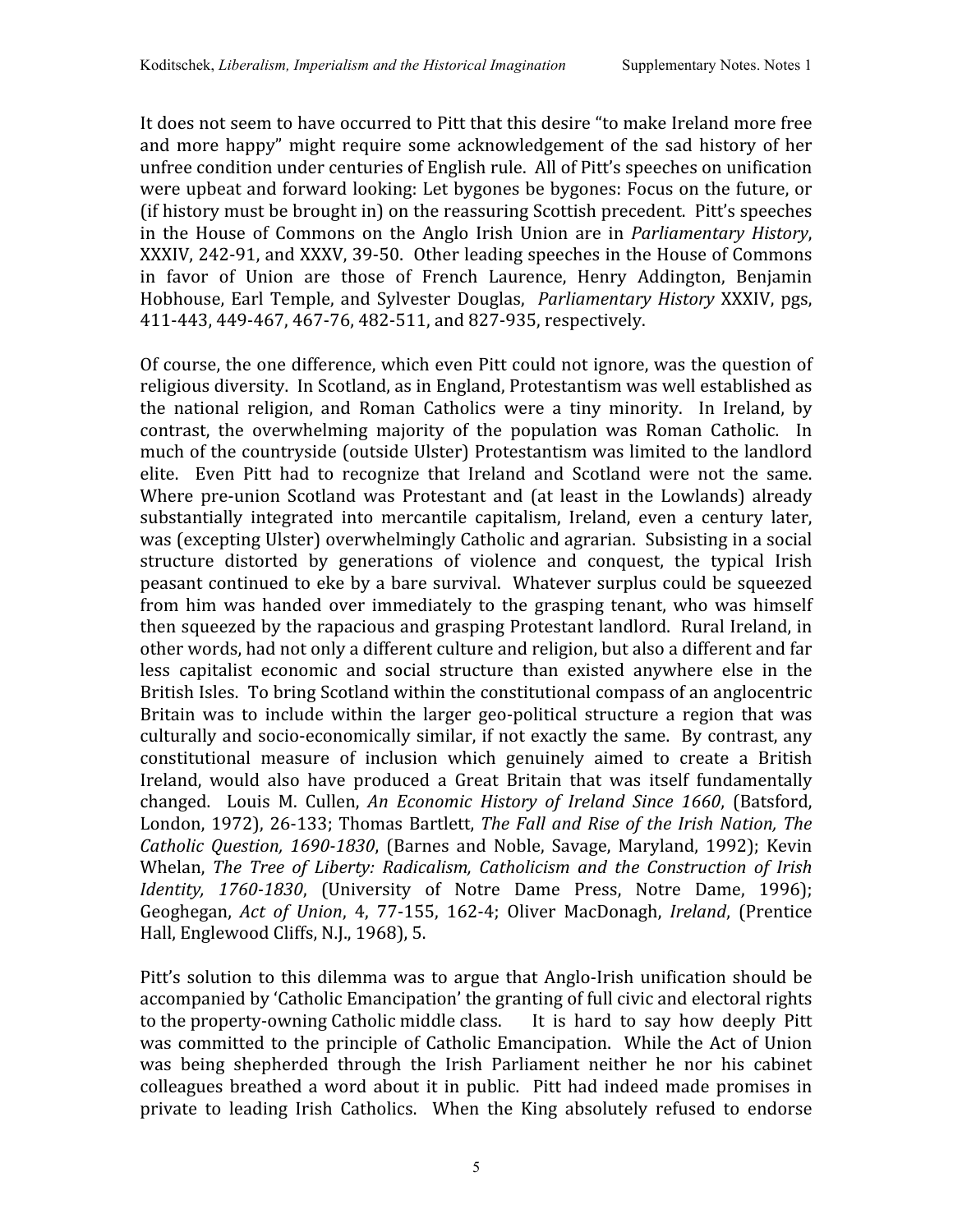Catholic Emancipation, after the Act of Union had been safely passed, Pitt considered it sufficiently a matter of honor to resign his post. Geoghegan, Act of *Union*, 130‐226; Rose, *Pitt and
the Great War*, 411‐53; Ehrman, *Younger Pitt*, III, 495‐533.

Two
years
later,
however,
when
he
returned
to
power
to
lead
a new
war
effort,
the matter
of
Catholic
Emancipation
was
quietly
dropped. Rose, *Pitt
and
the
Great
War*, 454-570. Ehrman, *Younger Pitt*, III, 604-64. It was not hard for many of the Irish (especially
those
who
were
Catholic)
to
believe
that
they
had
been
duped,
and
given the worst of all possible worlds: direct, authoritarian rule from the soldiers and bureaucrats in Dublin Castle, without even the pretence of a legislature that could express the nation's will. Under the promise of multi-national inclusion, Ireland had been excluded from self-determination more completely than ever before. MacDonagh, *Ireland,*1‐42.

5. For
Richard
and
Maria
Edgeworth's
analysis
of
the
dysfunctions
of
Irish
society see *Memoirs of Richard Lovell Edgeworth, Begun by
Himself, and Concluded by his*  Daughter, Maria Edgeworth, 2 vols, (Irish University Press, Shannon, [1820], 1969), especially II, 1-42. According to Maria, "wherever he [the landlord] turned his eyes, in or out of his house, damp, dilapidation, waste! appeared," II, 2. "Alternately as landlord and magistrate, the proprietor of an estate had to listen to perpetual complaints,
petty
wrangling,
and
equivocations,
in
which
no
human
sagacity
could discover truth, or award justice. Then came the widows and orphans," II, 2-3. In the end, she concluded that "little can be done by any private individual to alleviate the misery necessary in the passage from one state of civilization to another. But whatever any one proprietor can do, he ought to attempt," because many private experiments would, when aggregated, lead to significant results, II, 18-9.

7. Given his strong belief in the underlying premises of Lockean psychology, Mr. Edgeworth envisioned his role as providing the requisite rewards and incentives to encourage
thrift,
productivity,
and
market
maximization
among
what
he
perceived as a backward and dissolute Catholic tenantry: subdivision of plots would be discouraged,
scientific
farming
would
be
promoted,
and
exemplary
workers
would be granted tenant right. By treating these simple and impetuous people with kindness and firmness -- refusing to submit to their prevarications, while simultaneously demonstrating sympathetic concern -- it would be possible to prepare
the
Irish
peasant
to
compete
in
the
modern
market
world. Marilyn
Butler, Maria Edgeworth: A Literary Biography, (Oxford University Press, Oxford, 1972), 78-145; Tom Dunn, "'A Gentleman's Estate Should be a Moral School': Edgeworthstown in Fact and Fiction, 1760-1840," in Raymond Gillespie and Gerard Moran eds., *Longford:
Essays
in
County
History*,
(Lilliput,
Dublin,
1991),
95‐122.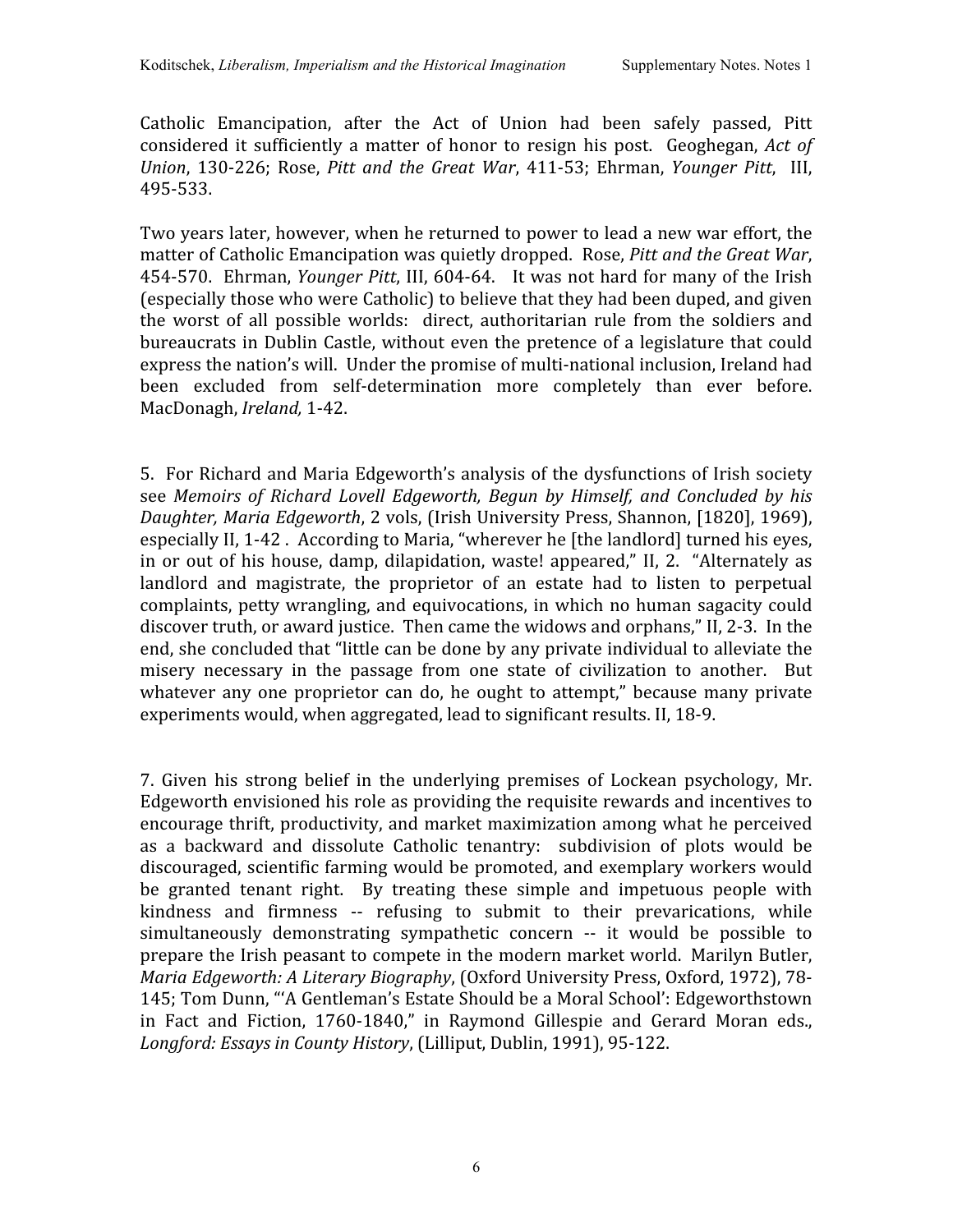9. The
starting
point
for
any
study
of
Maria
Edgeworth
is
Butler, *Maria
Edgeworth*. Other useful introductions to eighteenth and early nineteenth century Irish literature and its social context can be found in Terry Eagleton, *Crazy John and the* Bishop, and Other Essays on Irish Culture, (University of Notre Dame Press, Notre Dame, 1998); Heathcliffe and the Great Hunger, (Verso, London, 1995) W.J. McCormack, Ascendancy and Tradition in Anglo-Irish Literary History from 1789 to 1985, (Oxford University Press, 1985), 1-96; Norman Vance, *Irish Literature: A Social* History, (Blackwell, Oxford, 1990), 1-117; and Julian Moynihan, Anglo-Irish, the Literary Imagination in a Hyphenated Culture, (Princeton University Press, Princeton, 1995), 4-135; and Barry Sloan, The Pioneers of Anglo-Irish Fiction, 1800-1850, (Barnes and Noble, 1986), 1-50. See also, Butler, *Maria Edgeworth*, 45-145, especially
85‐7;
and
Edgeworth
and
Edgeworth, *The
Memoir*,
I,
331‐92.

10. Like many of the other women fiction writers who were emerging during this period Maria Edgeworth got her start in writing didactic stories for children. This work began as a collaboration with her father: a story well told in Butler, *Maria Edgeworth*, 1-174. Butler shows how the death of Maria's mother, when she was six, and her
father's re‐marriage
turned both she and her elder brother into difficult, angry
children. If
the
brother
was
never
able
to
surmount
these
feelings,
Maria took advantage of an opening that occurred fortuitously, in 1780, when her stepmother died. Impressing her father with her diligence and intelligence, she interested herself in his theories and became an increasingly indispensible partner in his educational
work. Butler, *Maria
Edgeworth*,
176‐398.

In 1782, the family's removal back to Ireland gave Maria further opportunities for working with her father. On the estate, she accompanied him on his visits to the tenants, keeping the rentbooks and serving as *de facto* agent. In the library, she helped with the instruction of the thirteen younger children that her irrepressible father (now on his fourth wife) had produced. From teaching it was a natural progression to writing. Initially, she devoted her energies to turning out a string of instructional
tales
about
the
adventures
of
two
fictional children,
Henry
and Lucy. Then she wrote
two textbooks, *The Parent's Assistant*, and *Practical Education*, in collaboration with her father. As her two spoiled elder brothers sank into sullen dereliction, Maria's star in the family correspondingly rose. "You have become every year more agreeable to me," her father exclaimed. "I am not more than a little elated by the success of our joint endeavors to turn the vivacity of genius to the sober
certainty
of
useful
improvement."
Butler, *Maria
Edgeworth*,
56‐8,
76,
145‐74, quote on
92. This account
mentions only
the
live children in
the
family, younger than
Maria. Richard
Edgeworth
produced
a
total
twenty‐two
children, *Black
Book*. See
insert
after
page 259.

11. The Catholic skeleton in the Edgeworth closet was Maria's great, great, great, great
grandmother,
who
was
born
a
Catholic
and,
after
converting,
reverted
back
to her original faith. So zealous did she become, that she cursed her own Protestant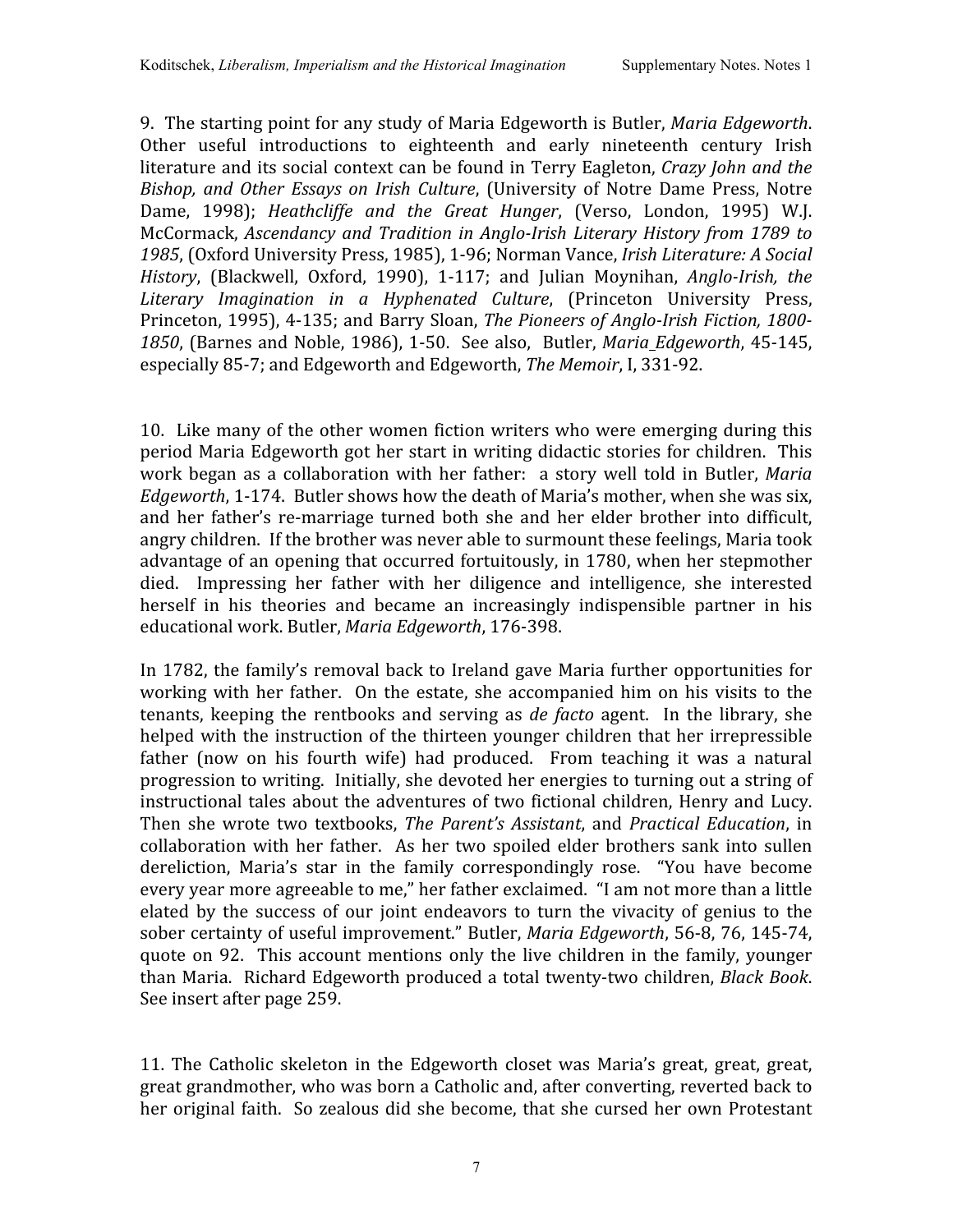children. Another
distant cousin of Maria's converted
to
Catholicism and
became the
priest
who
administered
last
rites
to
Louis
XVI,
at
the
scaffold, *Black
Book*,
pp. 9‐ 10,
73‐121.

13. Notwithstanding his utter simplicity on the subject of the Rackrents, Edgeworth makes it clear that Thady is not stupid. Not only does he possess a vast reserve of local folklore and popular culture, he also exhibits knowledge of Irish law that would make a barrister proud. Thady's low class characters always preface their statements with the expression "Please Your Honor," when that is the last thing they actually
have
in
mind.

14. And
yet,
the
"good
humored
smile"
that
Edgeworth
hoped
to
put
on
her
readers depends on their conviction that these were, indeed, "tales of other times." Safely consigned to the nostalgia of history, the atavistic, dysfunctional characters that populate *Castle Rackrent* could be enjoyed innocently as harmless figures of fun: hence Edgeworth's haste to reassure the reader that "the race of Rackrents has long been extinct in Ireland." This, however, is unpersuasive. Her own notes make it clear
that in
1800,
on
the
eve
of
the
Union,
many
Thadys,
Sir
Kits,
Sir
Condys,
and even
Sir
Murtaghs
still
abounded.
Edgeworth, *Castle
Rackrent*,
"Notes". So, far
from explaining how a society like that of Ireland could be united with England, *Castle* Rackrent merely re-poses the question in a more pointed form. Clearly, Edgeworth and her father believed that what Ireland needed was more landlords like themselves
‐‐ enlightened,
well
educated,
well
endowed,
and
well
intentioned
‐‐ who would remake the country to resemble what was best in England, without sacrificing her indigenous peoples' more attractive features. Somehow, the people of Ireland ought to be set on a more progressive course of British integration without losing the warmth, the vivacity, the hospitality, the gift for language, and the poetic feeling, which made them more sympathetic characters than their colder counterparts
across
the
Irish
Sea: hence
the *Essay
on
Irish
Bulls* as
a
sequel
to *Castle Rackrent.*

16. As Maria makes clear from the opening pages of her preface, her own aim in Castle Rackrent is to justify the ways of the Irish to the British novel reading public. Edgeworth, Castle Rackrent, "Notes." The innovative structure of the book, with its racy dialect narrative, followed by sober, explicatory notes, testifies to the centrality of this purpose. As the sales figures would indicate, in this regard, the novel was a great
success. "A
very
pleasant,
good
humored
and
successful
representation
of
the eccentricities of our Irish neighbors," the British Critic proclaimed. Quoted in Butler, Maria *Edgeworth*, 338. For the reaction in the midlands, see Butler, Maria Edgeworth, 188. Castle Rackrent went into five editions before its final inclusion in Edgeworth's Collected Works. Pitt was an admirer, but many Irish readers did not like it. Since publishers and booksellers did not generally keep data on their customers,
it
is
very
difficult
to
obtain
accurate
information
on
the
socio‐economic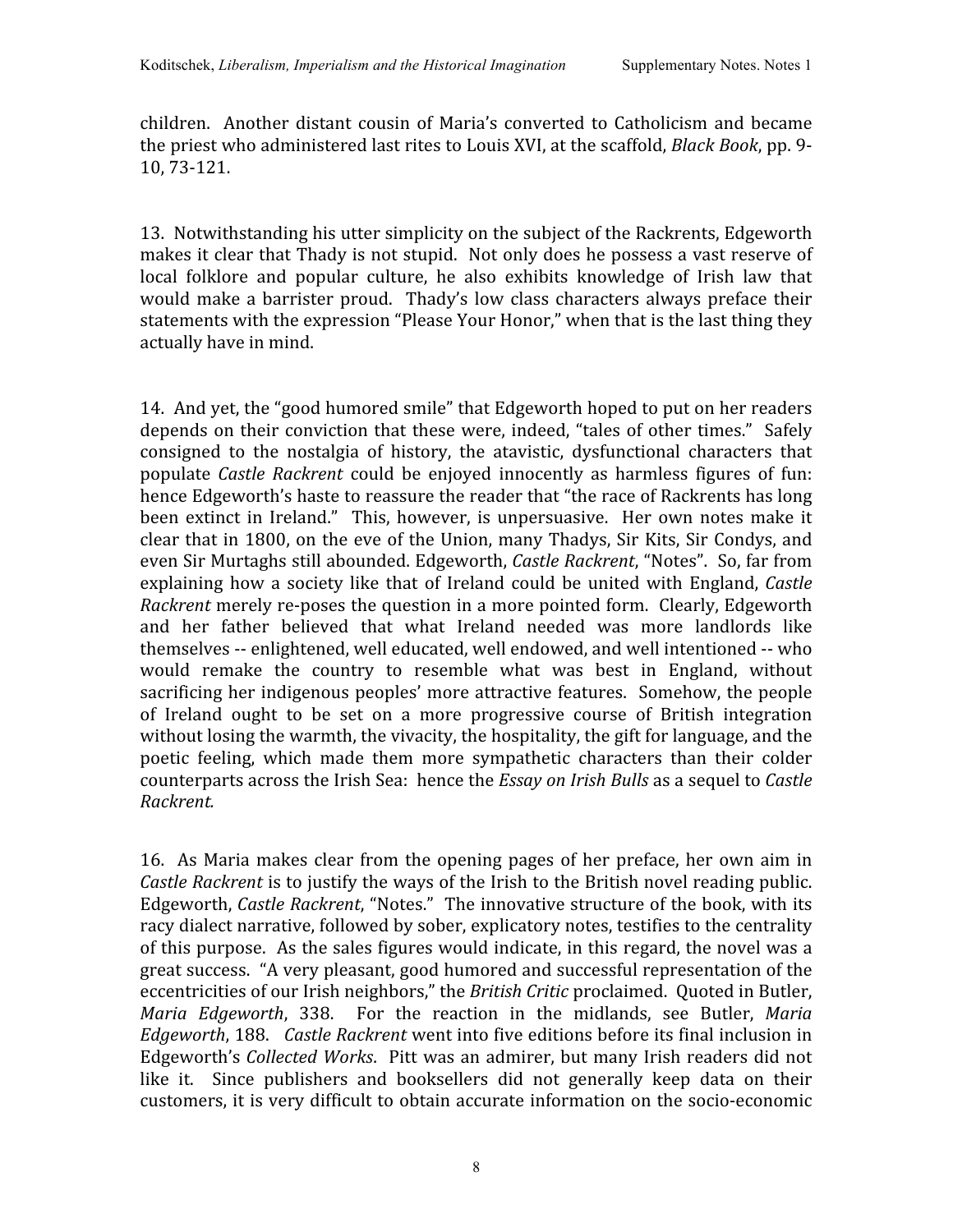profile
of
Edgeworth's
readers,
or
on
the
way
in
which
they
understood
the
material that
they
read. Nevertheless,
some
intriguing
hints
can
be
obtained from
reviews. Thus,
in
1804, *The
Edinburgh
Review* differentiated
Edgeworth's readers
from
the "millinery misses and apprentices of our country towns," describing them as "the great
and
respectable
multitude
of
English
tradesmen,
yeomen,
and
manufacturers
. . The well educated in the lower and middling orders of the people." *Edinburgh Review*,
4,
(1804),
329‐30.

20. Edgeworth's
novel
can be
read
on
several
levels. In her
own
mind,
it
was
first and
foremost a
moral
tale
(based
on
Lockean associational
psychology) about
the importance of experience and education in the formation of character. Glenthorn's indolence and passivity is the result of a faulty upbringing, which has fitted him only for a life of idleness and incapacity. When his circumstances change, and he becomes self‐dependent, his energies and abilities are dramatically aroused. Glenthorn is thus transformed, by dint of enterprise and application, into a man who finally earns the right of power and wealth into which he had erroneously assumed he had been born. Once again, the unspoken usurpation of conquest is deflected, by making the usurper legitimately earn his ill-gotten gains. Butler, "Introduction" to *Ennui*,
1‐56,
emphasises
this
point.

At the same time, *Ennui* is a novel about the prospects for educating the Irish people. Precisely because they do not suffer from any hereditary taint of racial inferiority, their backwardness must be attributed to defective social arrangements. It is therefore reasonable, on Lockean grounds, to demand their re-education in less dysfunctional ways. Yet, it is precisely when she turns to the question of social arrangements,
that Edgeworth loses control of her plot. Throughout most of
the book, the main exponent of popular moral and behavioral reform is Glenthorn's Scottish Presbyterian agent Mr. McLeod. McLeod is a "hard-featured, strong-built, perpendicular
man,"
whose
cool
demeanor
and
quiet
self‐possession
initially
elicits Glenthorne's distrust. When the landlord showers gifts and gratuities on his tenants, the dour Scotsman disapproves: "I doubt whether the best way of encouraging industriousness is to give premiums to the idle."

I did not in the least understand what Mr. McLeod meant: but I was soon made
to
comprehend
it,
by
crowds
of
eloquent
beggars
who
soon
surrounded me: many who had been resolutely struggling with their difficulties, slackened their exertions, and left their labour for the easier trade of imposing on my credulity. The money I had bestowed was wasted at
the dram
shop,
or
it
became
the
subject
of
family
quarrels;
and
those
whom
I
had relieved returned to my honour, with fresh and insatiable expectations. All this
time
my
industrious
tenants
grumbled
because
no
encouragement
was given to them; and, looking upon me as a weak, good natured fool, they combined in a resolution to ask me for long leases, or reduction of rent. Edgeworth, *Ennui*,
180‐1,
190.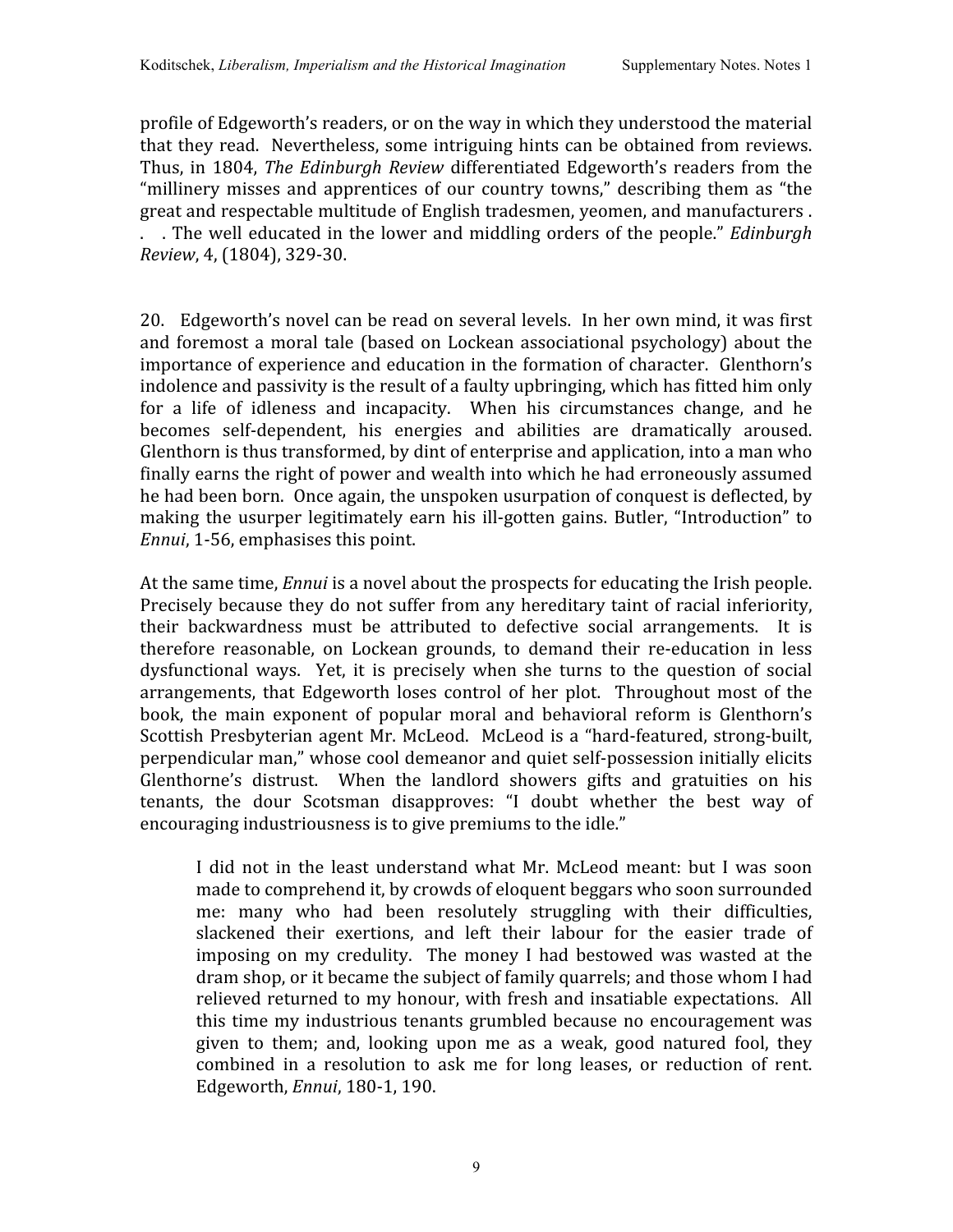The Earl of Glenthorn is placed in a bind. His tenants want him to "reign over them" in
paternalistic
fashion,
but
when
he
tries
to
oblige
them,
the
results
are
similar
to the Rackrent case. What these people need, Edgeworth suggests, is an educator and an improver like her father -- a leader who, by subjecting them to the rigors of market competition, will teach them to discipline and "reign over" themselves. Since the landlord, Glenthorn himself, has not yet internalized this lesson, he is hardly capable of instructing his people. By default then, this task falls to the solidly bourgeois
agent
McLeod. Again
and
again,
this
methodical
Scotsman
tries
to
show these Irish peasants the virtues of Adam Smith. He attempts to inculcate honesty, industriousness, and self-reliance into a population which has eked by for centuries through a combination of temporizing, blind traditionalism, double-dealing, and debt.
Edgeworth, *Ennui*,
179‐84,
189‐201,
214‐17

Since
McCleod's
program
for
reform
is
that
of
Edgeworth
and
her
father,
it
is
worth considering why, in her novel, he cannot make it work. The first and most obvious problem is that of religion. In McLeod's model school (as in Mr. Edgeworth's), Catholic and Protestant children sit side by side, and the curriculum steers clear of all controversial questions of doctrine and theology. But this is an anomaly -- a rather
forced
and
artificial
cohabitation
‐‐ which
all the
surrounding
circumstances seem to belie. For the Edgeworths, as for Pitt, the answer to Ireland's religious divisions was to grant Catholic emancipation and civic equality. Unlike Pitt, however, they were fully cognizant that this would be no panacea for all the ills and inequalities
of
Irish
life.
Maria
placed
a
great
deal
of
hope
on
Catholic
emancipation to cure Ireland's problems by redressing the legitimate grievances of its religious majority. "We may hope," she wrote to an American friend, "that we are at this moment (1825) on the eve of a great national benefit. We hope that what is called Catholic emancipation will be granted this session by the English Parliament." Nevertheless, the real benefits of Catholic emancipation would be social and economic, rather than political and religious, in her view. "If this be done, the people
will
be
contented
and
quiet. English
capital,
now
overflowing
will
flow
over here, set industry in motion all over this country, and induce habits of punctuality, order and economy ‐‐ virtues and happiness which have for centuries been unknown to the despairing oppressed Irish population," Maria Edgeworth to Rachel Lazarus, May 2, 1825, in Edgar E. MacDonald, The Education of the Heart: The *Correspondence of Rachel Mordecai Lazarus and Maria Edgeworth*, (UNC Press, 1977),
74‐5.

Far more intractable are the social, economic, and cultural class divisions between the Glenthorns and the vast mass of impoverished peasants over whom they rule. The Irish peasant as s/he appears in Edgeworth's pages is a strangely timeless, impervious creature. At his/her best, like Thady or Elinor (the nurse) s/he can be infinitely self-sacrificing and obstinately loyal. Like Joe Kelly, however, s/he is an inveterate performer and dissembler -- unreliable, duplicitous, and capable of the darkest treachery. Long accustomed to being "reigned over" by an alien and arbitrary caste, this crafty, mercurial, and infantilized populace reveals itself again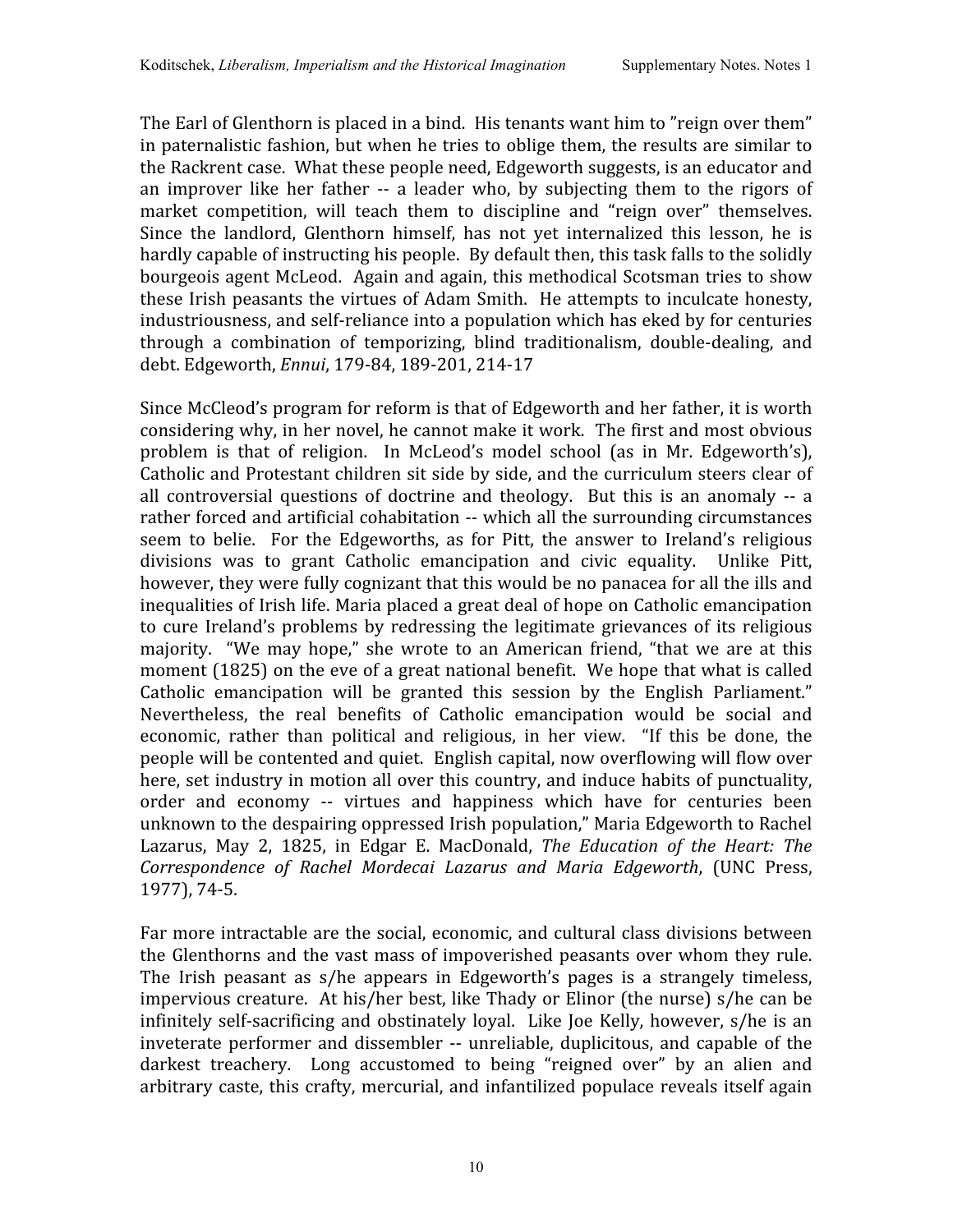and
again,
as
temperamentally
unsuited
to
the
self‐discipline
that McLeod
wants
to inculcate.

Edgeworth, *Ennui*,
155‐60,
184‐88,
243‐8,
253‐83.

McLeod himself, of course, suggests one possible solution: the transformation of Irish society from within, by the rise of an autonomous entrepreneurial bourgeoisie. This, however, is precisely the solution which Edgeworth will not allow. Again and again,
she
makes
it
clear,
McLeod
can
accomplish
little
until
he
can
enlist
Glenthorn in
support
of
his
schemes. Indeed,
tenants,
subtenants,
and
landlords
are
all
initially suspicious of McLeod. They prefer the more familiar agent, Mr. Hardcastle, who humors the tenants and subtenants by playing to their prevarications, even as he lines his own and the landlord's pockets by racking up their rents. Edgeworth, *Ennui*,
184‐201.

McLeod's problem is that he is operating in an anti-entrepreneurial culture. Until that culture is changed, he has no chance of success. Given Edgeworth's unwillingness even to consider the possible rise of an indigenous, improving Catholic bourgeoisie, it is not surprising that McLeod stands alone as the sole representative of his class. There are presumably some other middle class improvers in Dublin or Belfast, but we are not introduced to them. The only other character
of
this
type
is
a
Mr.
Devereaux,
who
finds
opportunities
in
Ireland
to be
so limited
and
discouraging
that
he
is
forced
to
seek
employment
overseas,
in
India or the West Indies. It is as though these distant colonies are to be infused with the ardent energies of Irish improvers, while Ireland itself is to be left to stagnate in a morass
of
decadent
dysfunctionality. Edgeworth, *Ennui*,
201‐43.

22. Owenson's next
Irish novel, *O'Donnel: A
National Tale*, 3 vols.,
(Garland,
New York, 1979), originally published in 1814, is an interesting case study in the impossibility of giving the romance of Anglo-Irish reconciliation historical depth. When Owenson began, she intended to set her story in the tumultuous times of Elizabeth. However, she quickly realized that this would not work, as it was likely to inflame rather than mollify one or the other religious party. "When I fondly thought to send forth a dove bearing the olive of peace. I found I was on the point of flinging an arrow winged with discord." Quoted in Sloan, Pioneers of Anglo-Irish Fiction, 25. The historical romance that we shall soon see Walter Scott adopting in the Anglo-Scottish was simply not available to Owenson. As a result, she had to recast the entire story of reconciliation as a modern (and therefore largely implausible) fantasy.

24. It is perhaps symptomatic of the mindset of Edgeworth's readership, both in Britain and in Ireland, that she steered clear of any detailed account of her family's pioneering experiments in popular education, bogland reclamation, tenant right, and
improvement
incentives
on
their
Edgeworthstown
estates. These
were
briefly outlined in her *Memoir*, II, 1-42, but any detailed discussion was left out of the novels,
except
where
it could
be
made
the
occasion
for
humor. Perhaps
Edgeworth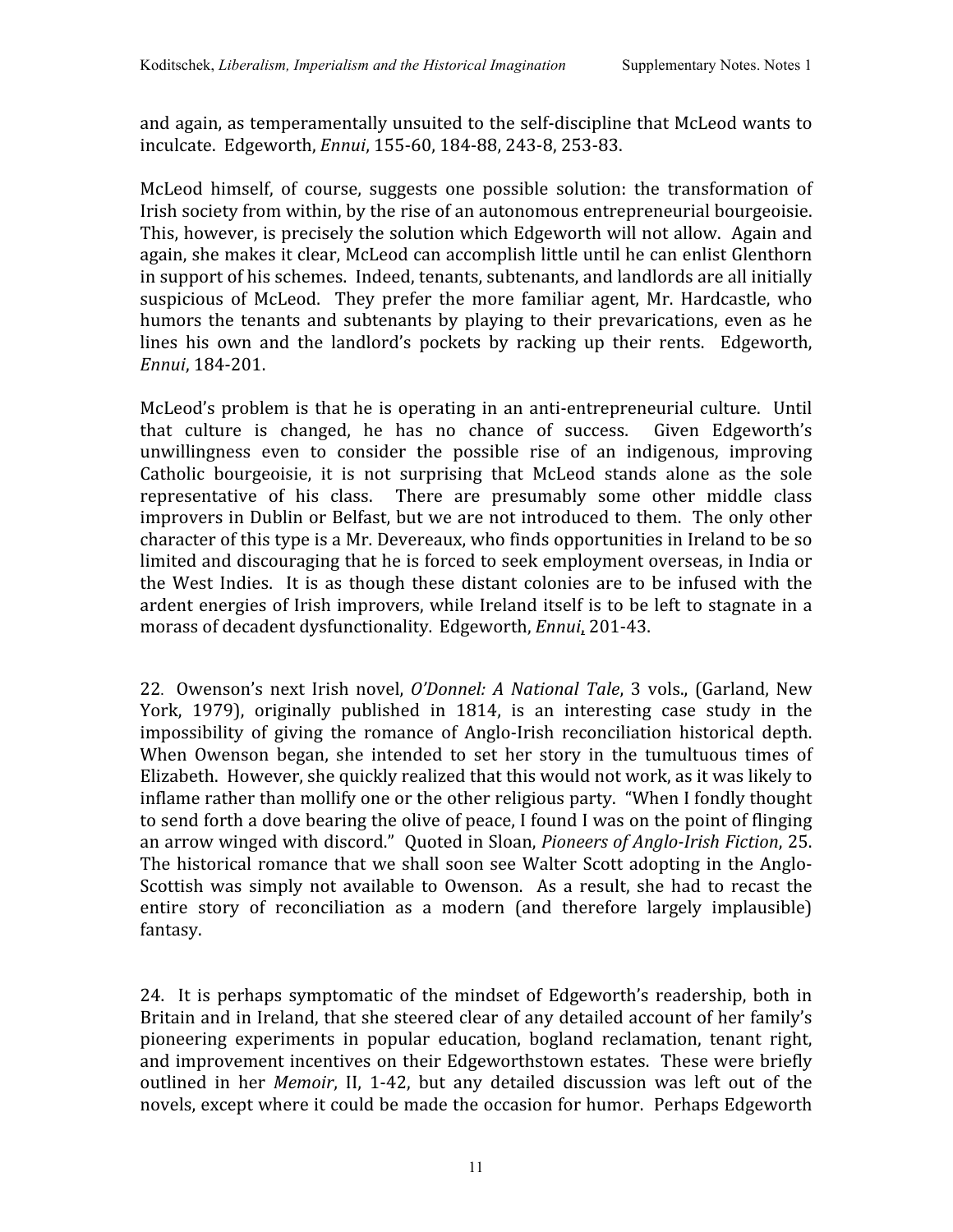thought that such technical matters would bore her readers. (See, *Ennui*, 254, for what might be interpreted as a gentle dig at her readers, via Glenthorn, along these lines). In the *Memoir*, Edgeworth depicts her father's policies as benefitting tenants and landlord alike. It would be interesting to know what the tenants thought about this system, which
did
offer
them
greater
economic
value
and security,
but
only
if they abandoned their traditional customs and mores. See also, Dunn "A Gentleman's Estate,"
103‐4;
Butler, *Maria
Edgeworth*,
85‐7;
Michael
Hurst, *Maria
Edgeworth
and the
Public
Scene*,
(University
of
Miami
Press,
Coral
Gables,
1969),
29‐32.

25. The plot of *The Absentee*, as well as its cast of characters, are very similar to that of *Ennui*. Nevertheless, there are certain significant differences. Whereas most of Ennui takes place in Ireland that of *The Absentee* unfolds in Engalnd, (particularly in London). Unlike
Glenthorn,
who
makes
his
own
way
into
Ireland,
Lord
Colambre must be chaperoned and coaxed. Moreover, the Ireland to which he returns is a more heterogeneous, but by no means a more progressive place. Unlike Glenthorn, who goes directly to his estates, Colambre enters Ireland through Dublin. This city, he discovers, is dominated by a coterie of upstart tradesmen (and women) who have made themselves ludicrous by attempting to ape what they take to be the manners and
fashions
of
aristocratic
high
society. Here
is
a
middle
class,
both
Protestant
and Catholic, which can offer no alternative to his own class hegemony. Butler, Maria *Edgeworth*,
505. Edgeworth's
parody
of
Lady
Clonbrony
and
her
hopeless
English aristocratic pretensions is the most interesting and entertaining features of this novel. As
elsewhere,
Edgeworth adroitly
uses
her
characters'
tendency
to
go
into and out of dialect as tokens of their failure or success at assimilation. See Brian Hollingworth, *Maria Edgeworth's Irish Writing*, (St. Martin's, New York, 1997), esp. 148‐81.

Edgeworth keeps Colambre in Dublin just long enough to be disgusted by its parvenu manners. Then she dispatches him into the rural interior, where the heart of landlord dominated Anglo-Ireland subsists. Here, he encounters the now familiar good
and
bad
estate
agents,
as
well
as
an
antiquarian
count
who
piques
his
interest in
Irish history. Unlike Mortimer,
who descends into Gaelomania and
Ossianism, Colambre remains businesslike, utilitarian, and fundamentally Anglocentic in his point
of
view. Travelling
through
his
and
his
father's
estates *incognito*, he
sees
how the people have been oppressed and the properties have been mismanaged. Absenteeism,
he
now
understands,
necessitates
putting
a
landlord's
properties
into the hands of corrupt and oppressive agents. It is only once he hits upon this realization that Colambre's energies are activated. Now he knows that it is his job to bring
his
family
back
to
preside
over
their
ancestral
lands. Maria
Edgeworth, *The Absentee*,
(Penguin,
London,
1999).

This task, however, turns out to be easier said than done. Due to his mother's addiction to London high society, his father has become debt-ridden, and has mortgaged
the
family
estates. To
pay
off
the
creditors,
Colambre
offers
to
sacrifice much of his inheritance, if only his mother will be persuaded to return to Ireland,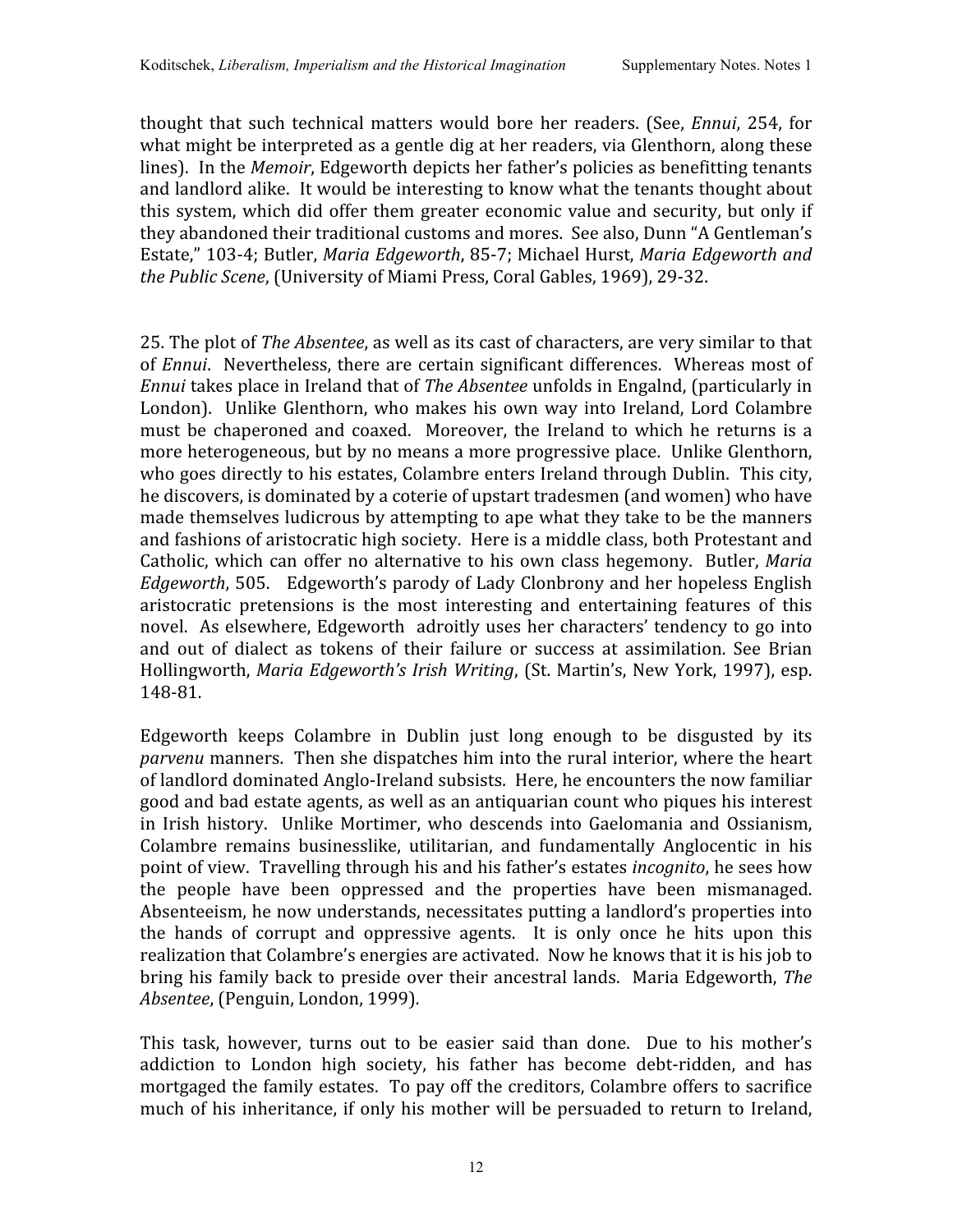where they belong. At great expense, Lady Clonbrony (his mother) has tried to climb
her
way
into
London's
most
aristocratic
cliques,
where
she
is
despised
for
her Irish background and *parvenu* pretensions. "We have forced our way into their frozen circles.... We have vied with those whom we could never equal," her son eloquently
implores:

At what expence have we done all this? For a single season, the last winter (I will go no farther), at the expence of a great part of your timber, the growth of a century -- swallowed in the entertainments of one winter in London! Our hills to be bare for another half-century to come! But let the trees go: I think more of your tenants -- of those left under the tyranny of a bad agent, at the expence of every comfort, every hope they enjoyed. Edgeworth, *The Absentee*,
192‐3

"Consider my father, your husband," Colambre expostulates: "Has he not been unmanned
by
this
change?"

Did he not formerly live with gentlemen, his equals, in his own country; his contemporaries? . . . but when he was forced away from that home, deprived of his objects and his occupations, compelled to live in London, or at watering
places,
where
he
could
find
no
employments
that
were
suitable
to him -- set down, late in life, in the midst of strangers, to him cold and reserved -- himself too proud to bend to those who disdained him as an Irishman -- is he not more to be pitied than blamed for -- yes. I his son must say the word -- the degradation which has ensued? Edgeworth, The Absentee, 193‐4.

The
return
to
Ireland
is
an
act
of
repossession,
returning
both
women
and
men
to their
proper
roles
and
activities.

Restore my father to himself! Should such feelings be wasted? -- No; give them
again
to
expand
in
benevolent,
in
kind,
useful
actions;
give
him
again
to his tenantry, his duties, his country, his home; return to that home yourself, dear mother! leave all the nonsense of high life -- scorn the impertinence of these dictators of fashion. . . . . Scorn them -- quit them! Return to an unsophisticated people -- to poor, but grateful hearts, still warm with the remembrance of your kindness, still blessing you for favors long conferred, ever
praying
to
see
you
once
more.
Edgeworth, *The
Absentee*,
194

It is a striking indication of the difference between *Ennui* and *The Absentee*, that where men are the active agents in the first, in the second, it is women (e.g. Lady Clonbrony
and
Grace
Nugent)
whose
agency
is
most
decisive. The
Edgeworth
family dynamic
may
also
be
at
work
on
this
point. Mr.
Edgeworth
had
many
other
friends and connections. Only in Ireland (where he was more isolated) could Maria be assured of her status as his adjutant and partner for life: hence, her impassioned speeches on the evils of absenteeism. But, if Maria Edgeworth's Anglo-Irish men are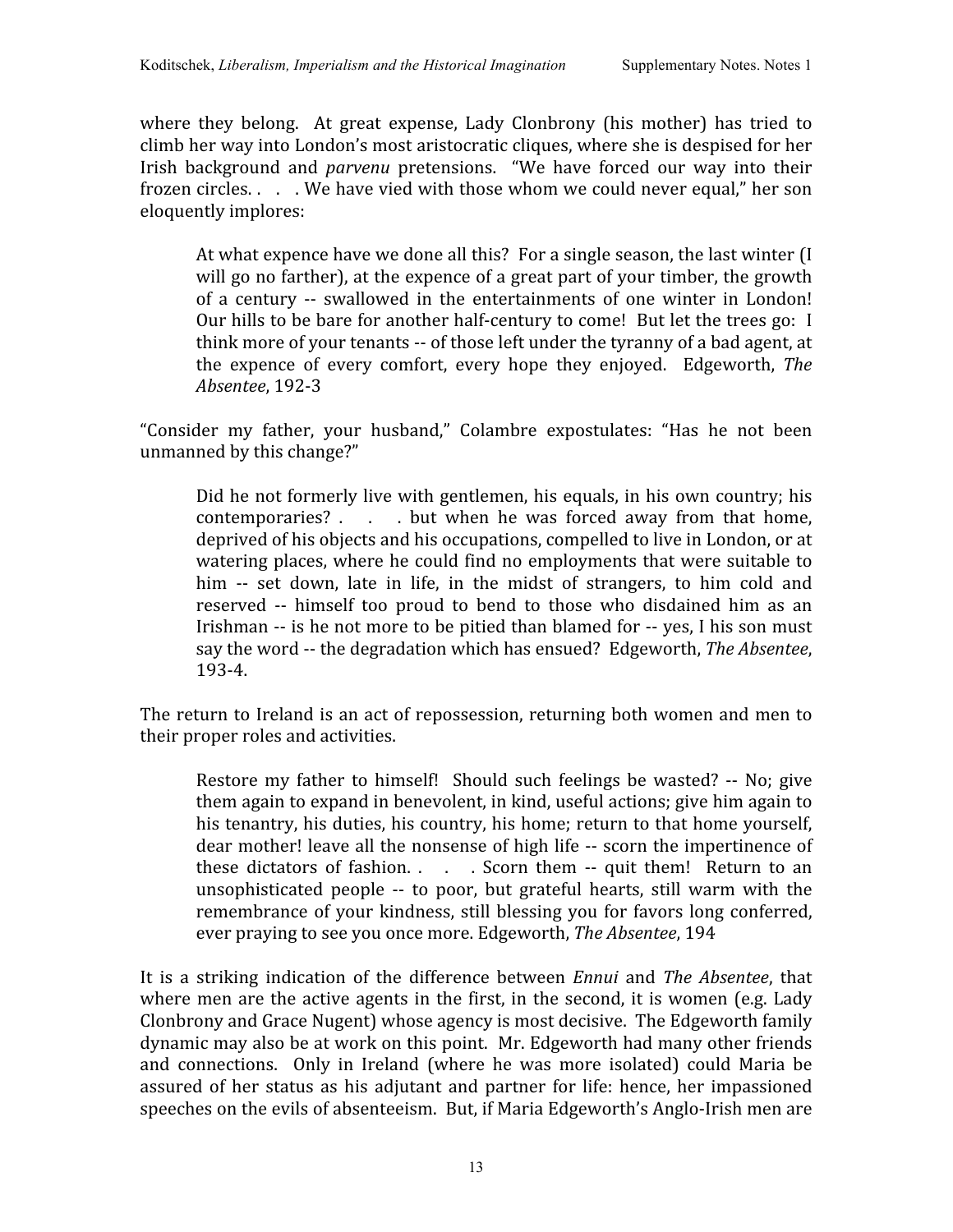all in thrall to *ennui*, can her Anglo-Irish women do any better? Judging by The Absentee, it seems not. For here, their agency is presented entirely in negative terms. Their choice is either to keep their families in thrall to a snobbish aristocratic society which rejects them, or to return their families to the native Irish land. Edgeworth may have thought that, with Colambre, she had created a male character who was no longer immobilized by Glenthorn's *ennui*. Yet, because he is an heir, and (for
most
of
the
novel)
a
minor,
he
too
is
deprived
of
his
capacity
to
act.

28. For O'Connell, see Oliver MacDonagh's two volume biography, *Daniel O'Connell*, *The Hereditary Bondsman: 17751829*, (Weidenfeld and
Nicholson, London, 1988) and *The Emancipist: 1830-1847*, (Weidenfeld and Nicholson, 1989). Kevin Whelan argues that this was a more widespread phenomenon, as the descendants of dispossessed, indigenous landholders re-emerged in the late eighteenth and early nineteenth
centuries
as
a
Catholic
middle
class, *Tree
of
Liberty*,
3‐56.

29. On
O'Connell's
place
within
Irish
nationalism
see Tom
Garvin, *The
Evolution
of Irish Nationalist Politics*, (Holmes and Meier, New York, 1981), 43‐52; D. George Boyce, *Nationalism in Ireland*, (Routledge, London, 1995), 123-53; and Brian Jenkins, Irish Nationalism and the British State: From Repeal to Revolutionary Nationalism, (McGill‐Queens University Press, Montreal, 2006), 29‐46. There are grounds for skepticism about O'Connell's willingness to embrace Britishness as an option for Ireland. "British!!! I am not British" he complained to Paul Cullen, in 1842, "You are not
British."
(Jenkins, *Irish
Nationalism*,
43). By
this
time,
however,
O'Connell had grown
weary
and
disillusioned
after repeated
efforts
to
work
within the
framework of Westminster
politics. "You
have
injured
us
too
deeply,
too
cruelly
ever
to
forgive us" he
reproached
an English
correspondent (Jenkins, *Irish
Nationalism*,
45). During the mid‐1830s, however, when O'Connell forged an alliance with the Whigs, his attitude
towards
Britishness
had
been
more
open. Indeed,
on
February
26,
1835,
he had gone so far as to "suspend" his Repeal campaign, pending the prospect of Irish tithe, parliamentary and municipal reform. He was willing "to give them [the Whigs] a fair trial, to see if they will amend the condition of Ireland and, if they fail, then again to resort to Repeal; but if they succeed, then to give it up forever." Quoted in MacDonagh, *Emancipist*, 121. In the end, of course, the Whigs failed. When they were replaced by the Tories in 1841, O'Connell gave up Britishness forever.

30. Maria Edgeworth's later opinions about events in Ireland are examined in Michael Hurst, Maria Edgeworth and the Public Scene, especially 141-73. Maria's deepening
pessimism
about
the
prospects
for
Anglo‐Ireland
also
had
personal
roots. During the post-war agricultural recession, there was a precipitous decline in her family's
income,
compounded,
during
the
1820s,
by
her
brother's
mismanagement of the estate. Thereafter, it fell to Maria to clean up the mess. Butler, Maria Edgeworth, 420-9. There can be no doubt but that the family's straightened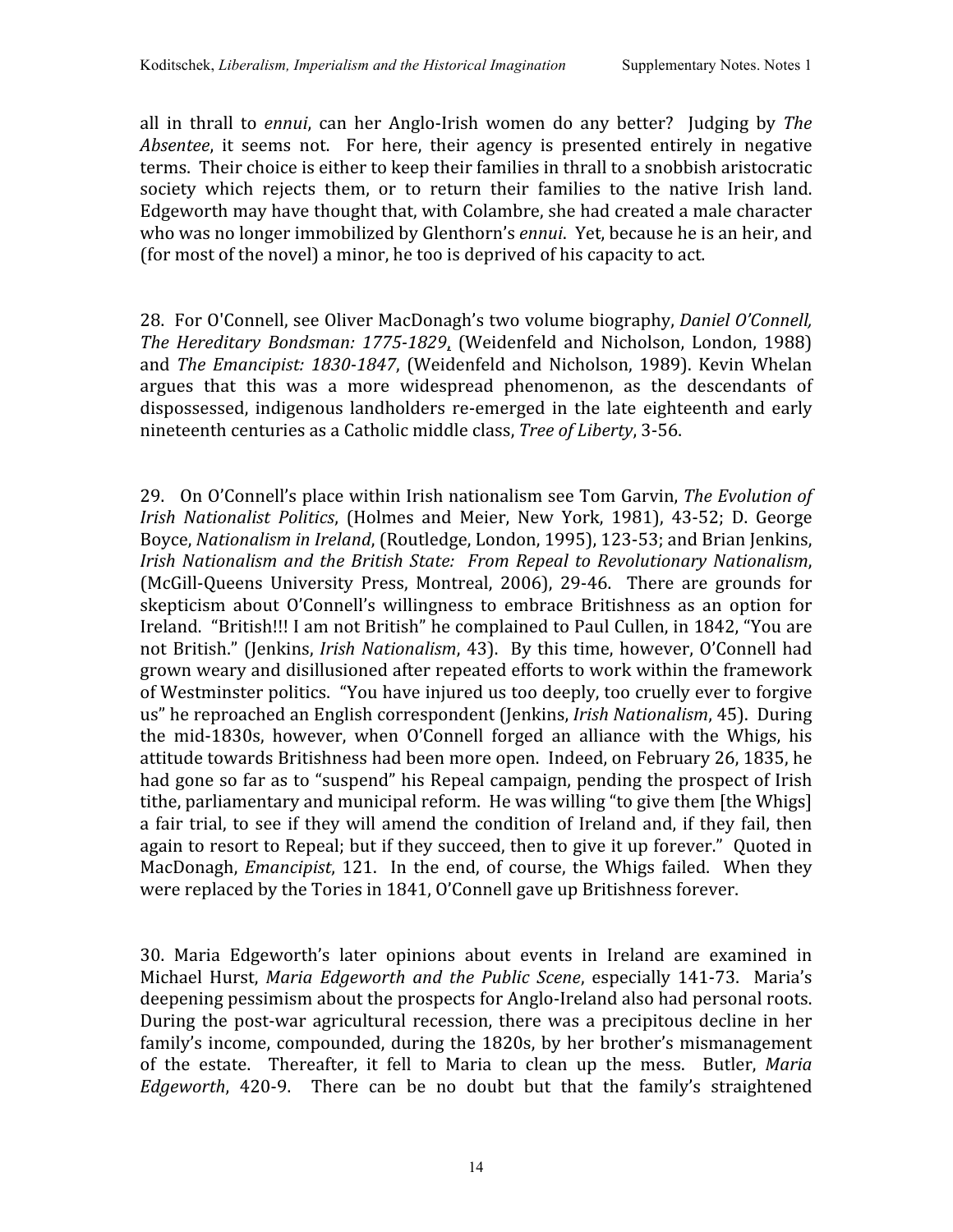circumstances
contributed
to
the
edge
of acrimony
which
marked
Maria's
attitudes towards
her
tenants
in
her
last
two
decades.

31. Scott's
reactions
to
Maria
Edgeworth
are
discussed
in
Butler, *Maria
Edgeworth*, 418‐20;
J.
G.
Lockhart, *The
Life
of
Sir
Walter
Scott*,
(Crowell,
New
York,
n.d.),
I, 132‐3, 237‐45,
and
Edgar
Johnson, *Sir
Walter
Scott:
The
Great
Unknown*, (Macmillan,
New York, 1970), II, 810-5, 837-44, 851-7, 899-915.

32. Scott's
attitudes
towards
the
Union
of
1707
were
ambivalent. Indeed
they
were similar to the attitudes expressed by the Edgeworths to the Anglo-Irish Union of 1800. Here again, however, the fact that Scott wrote over a century after the Anglo-Scottish Union had been (more or less) successfully consummated made all the difference.

As
he
himself
put
it
in
his
Child's
History
of
Scotland;

Now
as
these
two
nations
[England
and
Scotland]
live
in
different
ends
of
the same
island,
and
are
separated
by
large
and
stormy
seas
from
all
other
parts of the world, it seems natural that they should have been friendly to each other, and that they should have lived as one people under the same government. Accordingly,
about
two
hundred
years
ago,
the
King
of
Scotland became the King of England . . . the two nations have ever since then been joined
in
one
great
kingdom,
which
is
called
Great
Britain. Walter
Scott, *Tales of
a
Grandfather*,
First
Series,
(Black,
Edinburgh,
[1827]
1869),
3.

"But before this happy union," Scott continues, "there were many long, cruel and bloody wars between the two nations." The *History* then goes on to chronicle these turns in Anglo‐Scottish affairs. For a sensitive discussion of Scott's reservations about the actual terms of the 1707 Act of Union, see P.H. Scott, Scott and Scotland, (Blackwood,
Edinburgh,
1981),
chapter
7.

33.
Another
way
to encounter
the
life
of Scott
is
through
the *Letters
of Sir
Walter*  Scott, ed., H.J. C. Grierson, in twelve volumes, (Constable, London, 1932-1937), and the *Journal* Scott kept in the last seven years of his life, edited by W.E.K. Anderson, (Cannongate,
Edinburgh,
1998).

34. Since
this
book
went
to
press,
I
have
had
a
chance
to
'catch
up'
on
some
of
the most recent critical literature on Scott, which expands substantially with every passing year. Among the recent works that I have found most useful are Ian Duncan's *Scott's Shadow: The
Novel in Romantic Edinburgh*,
(Princeton University Press, Princeton, 2007); Andrew Lincoln, *Walter Scott and Modernity*,
(Edinburgh University Press, Edinburgh, 2007); Evan Gottlieb, "To be at Once Another and the Same': Walter Scott and the End(s) of Sympathetic Britishness, Studies in Romanticism, 43/4, (Summer, 2004), 187-207; Liz Bellamy, "Regionalism and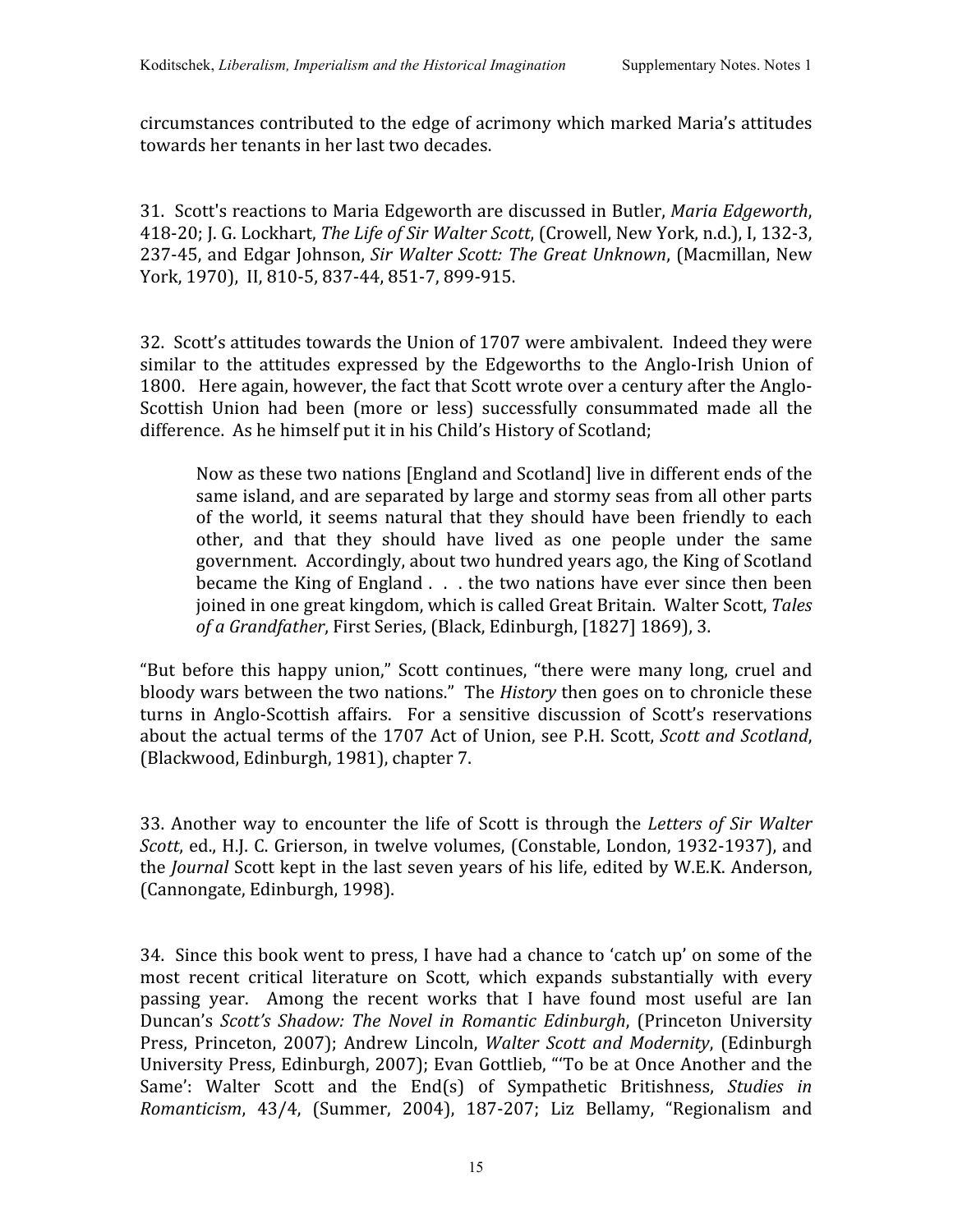Nationalism: Maria Edgeworth, Walter Scott and the Definition of Britishness," in K.D.M. Snell, ed., The Regional Novel in Britain and Ireland, 1800-1990, (Cambridge University Press, 1998), 54-77; and Yoon Sun Lee, "A Divided Inheritance: Scott's Antiquarian Novel and the British Nation," *ELH*, 64/2, (Summer, 1997), 537-67, which I somehow missed the first time around. These and other materials have been taken into account in my "The Bard of Britishness: Walter Scott and the Vicissitudes
of
National
Identity:
1814‐32,"
(in
progress).

36, Although
the
point cannot
be
developed
here,
it
would
be a
grave
mistake
to underestimate the place of Scottish Law in the development of Scott's character and in
the
thrust of
his
literary
work. The
protestations
of
antipathy
to
apprenticeship in his father's law office that he expressed in his autobiographical fragment, Lockhart, *Life of Scott*, I, 1-43, must be taken with a grain of salt. They are partly contradicted by the quasi-autobiographical early chapters of *Redgauntlet*, where a more
nuanced
picture
is
presented. Certainly,
Scott
was
to
spend
virtually
his
entire career with a near-full time job as a high-level clerk in Scotland's highest court. Long after literary success might have allowed him to abandon this vocation, he continued
to reside
in
Edinburgh
six
months
out
of
the
year,
spending
six
hours
a day in court, and often several hours more at home, redacting judicial documents and putting judgments into technical form, Lockhart, Life of Scott, I, 145-8. Legal technicalities make their way into virtually all of Scott's novels. In The Heart of Mid-Lothian, they provide the pivot for the story, although they are more often imposed on
the minor characters as objects of satire. Nevertheless, Scott
felt passionately about the distinctive character of Scots Law and the centrality of its institutions to the
maintenance
of some sense
of Scottish
nationality
in
the context
of
the
Union after
the
Scottish
Parliament
had
been
dissolved
(see
supplementary
note
to
pg.
55).

37. "I must own," Scott avowed, "that to one who has, like myself, la tête un peu exaltée, the 'pomp and circumstance of war' gives for a time, a very poignant and pleasing
sensation."
Quoted
in
Johnson, *Great
Unknown*,
I,
213,
219‐20. The
invasion scare
with
which
Scott
concludes *The
Antiquary*,
(Penguin,
London,
1995),
348‐56, was probably drawn from this personal experience. Somewhat later, in 1812, Scott registered his uneasiness about the extent to which his ideal of manly patriotic sacrifice had survived his decision to transfer it from soldiering into literature. "I would were it in my power, blow up the ruins of Melrose Abbey and burn all the nonsensical rhimes I ever wrote if I thought either the one or the other could survive the independence of my country. My only ambition is to be remembered, if remembered at all, as one who knew and valued national independence and would maintain it in the present struggle to the last man and the last guinea though the last guinea
were
my
own
property
and
the
last
man
my
own
son." Quoted
in
Johnson, *Great
Unknown*,
I,
395‐6.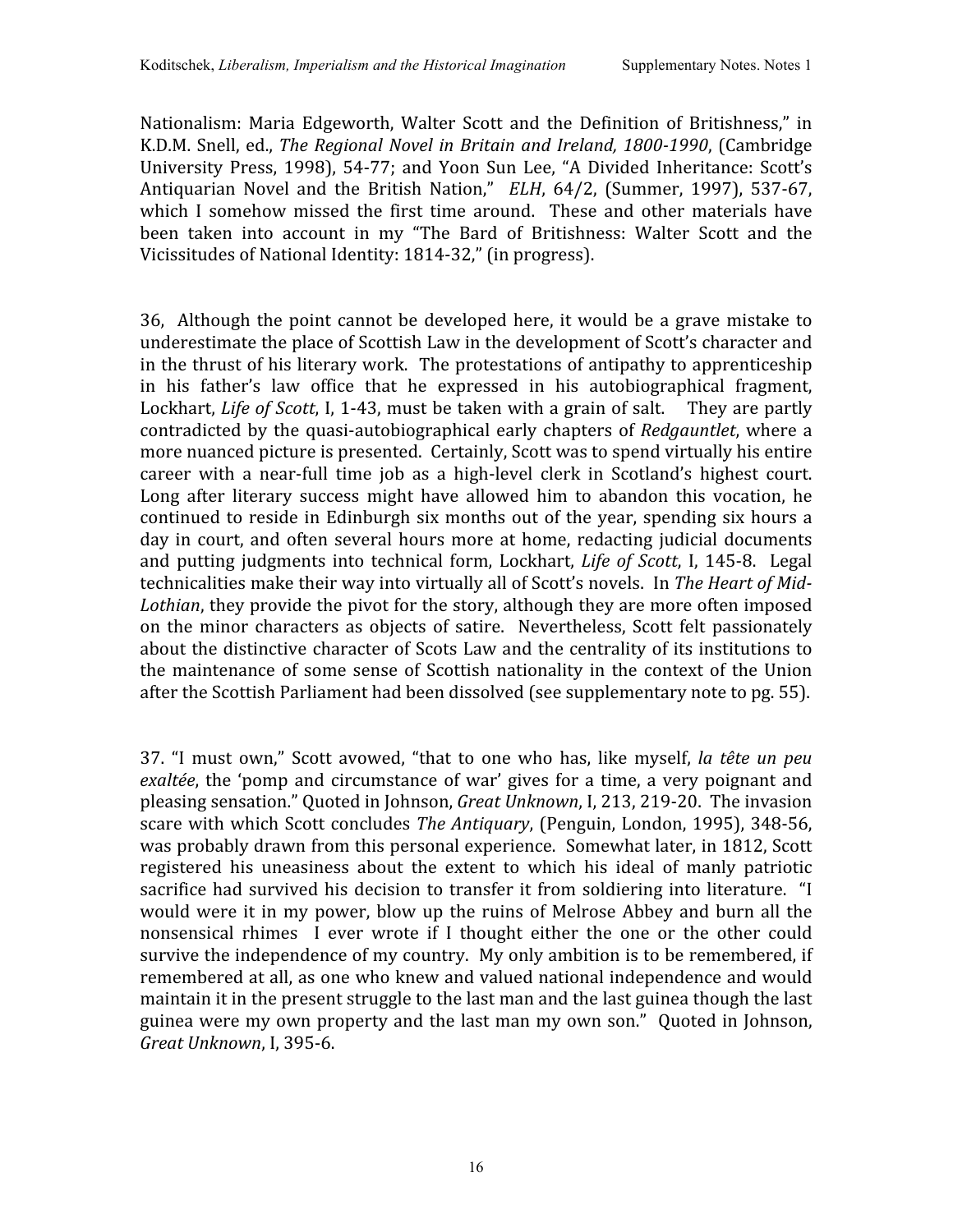42. Scott's recognition that women would constitute a large part of his modern bardic audience was both novel and astute. No small part of his motive in establishing
a
friendship
with
Maria
Edgeworth
was
his
desire
to
gain
access
to
her feminine literary sensibility. "Women," he wrote "do this better - Edgeworth, Ferrier, Austen have all their portraits of real society far superior to anything Man vain Man has produced of the like nature." The *Journal of Sir Walter Scott*, ed., W.E.K Anderson,
(Cannongate,
Edinburgh,
(1972),
March
28,
1826, 141. See
also
Dec.
5, 1827, 439; and Feb. 19, 1828, 485. These
were not
the only
female
writers
who contributed to the making of Walter Scott. There was Sydney Owenson, whose Celtic
harp
he
appropriated
for
his
own
Scottish
ends. Walter
Scott, *The
Lay
of the*  Last Minstrel, (Ballantyne, Edinburgh, 1806); Jane Millgate, *Walter Scott: The Making* of the Novelist, (University of Toronto Press, Toronto, 1984), analyzes Scott's early poetry
perceptively,
and
considers
its
role
in
making
him
the
romantic
novelist he became.

There were also many others on whom Scott drew: Ann Radcliffe's *The Castles of* Atlin and Dunbayne (1789); Charlotte Smith's *Desmond* (1792); Elizabeth Hamilton's The Cottagers of Glenburnie (1808), and Jane Porter's The Scottish Chiefs (1810), as well as Christian Isobel Johnstone's *Clan-Albin*, From these women, Scott learned the art of translating the traditional folk into modern literary idioms, which he could then
transpose
into
more
masculine
(i.e.
more commercialized)
forms.
Scott
drew directly on Glorvina for Flora, the Highland chieftain's sister, in Waverley. In general,
he
frequently
expressed
his
(sometimes
qualified)
admiration
for
forceful, intellectual women, such as Lydia White, "a lioness of the first order, with stockings nineteen times nine, dyed blue, very lively, very good humored, and extremely absurd." *Letters
of
Scott*, II,
5. For
other
examples,
see *Journal*,
10/9,
1826,
208‐9; and 7-8/12, 1827, 440-1; 20/2, 1828, 485; and 23/2, 1828, 487.

Scott's determination to re-masculinize literary genres such as the novel, romantic poetry, and the national tale was matched by his recognition that women would constitute
one
of
the
primary
audiences
for
his
work. Indeed,
through
his
twenties, he had assiduously cultivated a series of female writers and readers, who gave him feed-back on his yet unpublished works. Both the poet Anna Seward and the dramatist Joanna Baillie provided him much needed early encouragement and advice. Perhaps even more important was the assortment of aristocratic women --Lady Dalkeith, Lady Abercorn, Lady Louisa Stuart, Lady Anne Hamilton, and even the Princess of Wales -- with whom Scott regularly corresponded, and periodically visited.
For
Baillie,
see *Dictionary
of
National
Biography*,
(Macmillan,
London,
1908). I, 88; Letters of Scott, II, (1808), 56-8, 64-5, 90-3, 115-9, (1809), 196-7, 217-21, 253-5, 257-60, (1810), 287-9, 290-6, 300-4, 313-16, 318-21, 331-4, 349-52, 358-62, 401-6,
418‐20,
(1811),
523‐9; *Journal*,
5/12,
1827,
439. For Seward see, *Dictionary of National Biography, XVIII, 1218-20, Letters of Scott, I, (1802), 144-7, 154-5, 162-6,* (1803), 179-82, 188-9, 192-5, (1805), 242-3, (1806), 286-89, 319-28, for a long discussion of Ossian, (1807), 345‐58, 373‐5, *Letters of Scott,* II, (1808) 49‐52, (1809),
180‐2.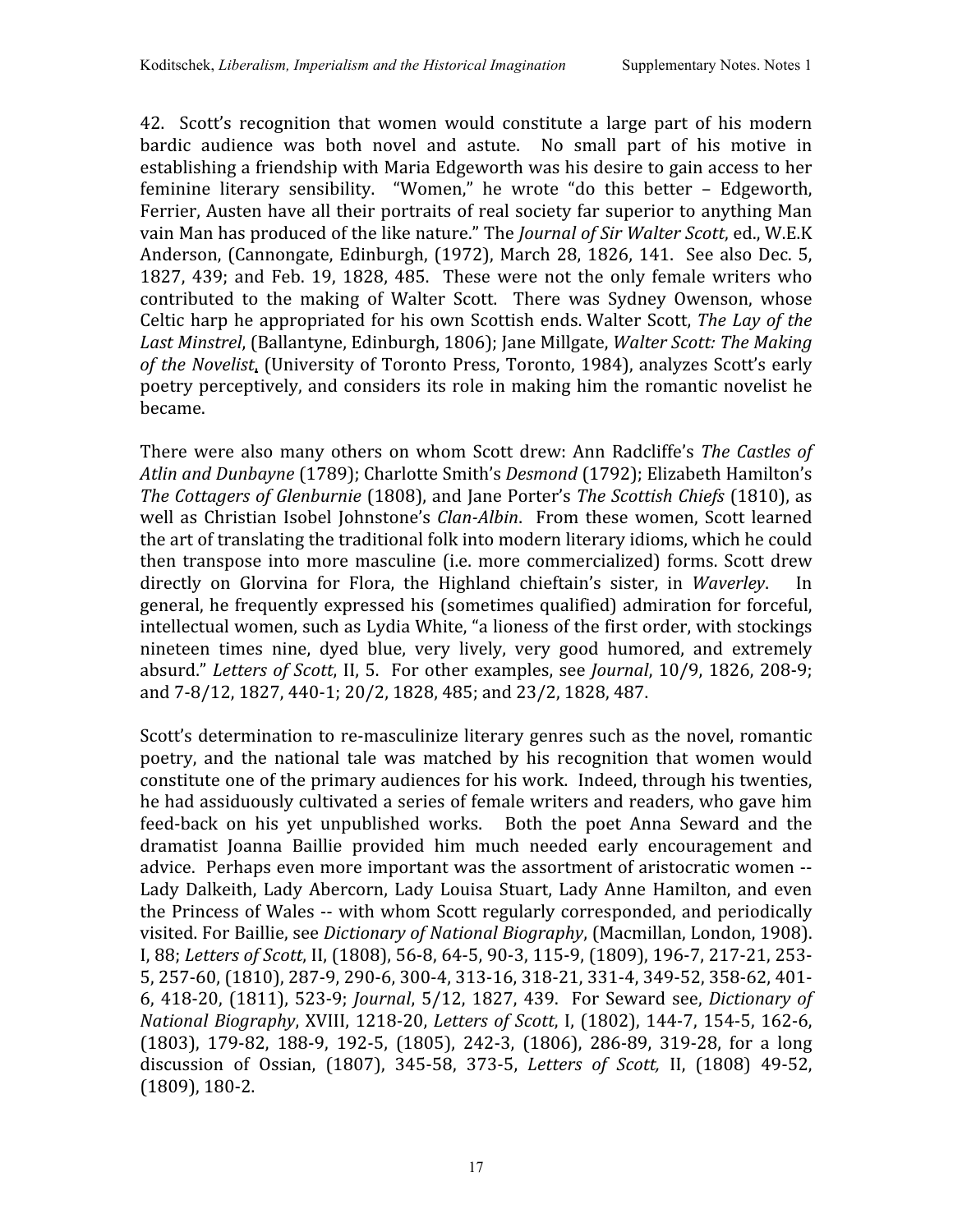For early correspondence with Lady Abercorn see, *Letters of Scott*, I, 301-4, 310-13, 315‐8,
350‐1,
361‐3,
366‐70,
381‐3,
384‐5,
394‐6,
404‐7; *Letters of
Scott*,
II,
(1808), 5-7, 9-13, 16-7, 25-6, 3-3, 34-6, 58-61, 69-71, 94-6, 109-11, 132-4, (1809), 179-80, 215-17, 237-41, 273-76, (1810), 284-7, 311-3, 324-7, 354-6, 376-8, 390-2, 394-6, 413‐5, (1811), 431‐4, 435‐9, 443‐6, 450‐3, 457‐8, 460‐1, 477‐9, 495‐6, 498‐500, 515‐23.
For
Lady
Dalkeith,
see, *Letters of
Scott*,
I,
234,
299,
200,
299‐301; *Letters of Scott,* II,
330‐1;
(1810),
370‐2.
For
Lady
Louisa
Stuart
see, *Letters of
Scott*,
I,
391‐4; Letters of Scott, II, (1808), 3-5, 2727-9, 39-42, 71-4, (1809), 193-4, 209, 269-71. For Lady
Anne
Hamilton
see, *Letters
of
Scott*,
I,
126,
129‐32,
134‐7,
149,
150‐2.

Scott's relationship with Lady Dalkeith was particularly significant, for he claimed a theoretical
kinship
with
her
husband,
the
Earl
of
Dalkeith,
and
his
father,
the
Duke of Buccleuch, whom he regarded as the titular head of the Scott clan. Walter repeatedly sought to excite the romantic interest of these powerful distant relations in what they could all believe was their common ancestry. Scott's genius, of course, was to take these materials, in which others could see merely local or antiquarian interest, and transform them into epic romances of bygone heroism and chivalry which could appeal to readers of any family, nationality, or ethnic group.

In the most general sense then, Scott always maintained a freighted but powerful sense of his own bardic mission to re-empower and re-invent an epic tradition that he
saw
as
either
disappearing
or
becoming
feminized.
The
art
of
storytelling he
later compared
with
womens'
work, such
as
spinning
or
weaving. He
lamented
his
own difficulty in "stitching together his own varns and threads." It could be argued that his genius lay precisely in stitching together the threads initially spun out by other writers (especially women), and weaving them into a fabric uniquely his own. See Robert A. Colby, *Fiction with a Purpose*, (Indiana University Press, Bloomington, 1967),
28‐31;
and
Katie
Trumpener, *Bardic
Nationalism:
The
Romantic
Novel
and
the*  British Empire, (Princeton University Press, 1997), 133-57. In addition to the abovementioned women, and the romantic poets, Scott was also influenced by Jane West, Charles
Maturin,
and
Peter
Darling. See
Colby, *Fiction
with
a
Purpose*,
30;
and Trumpener, *Bardic
Nationalism*,
133‐57.

44. Somewhat
insensitively,
Scott
bragged
to
the
impecunious
Wordsworth
that
"he was sure he could, if he chose, get more money than he should ever wish from the booksellers." Johnson, Great Unknown, I, 214. See also, I, 731, and II, 903, where Scott
jokingly
proposes
to
form
"A
joint
stock
company
to
turn
out
future *Waverleys* by
machinery."

45. Late
in
life,
Scott
recalled
"the
delight
of
waking
in
the
morning
with
bright
ideas in
my
mind,
haste
to
commit
them
to
paper,
and count
them
monthly
as
the
means of
planting
such
groves,
and
purchasing
such
wastes." *Journal,* Dec.
18,
1825, 48‐9. "Three pages a day," he wrote six moths later, "will come at Constable's rate to about £12,000 to £15,000 per year." *Journal*, June10, 1826, 180; see also Dec. 7, 1827, 440.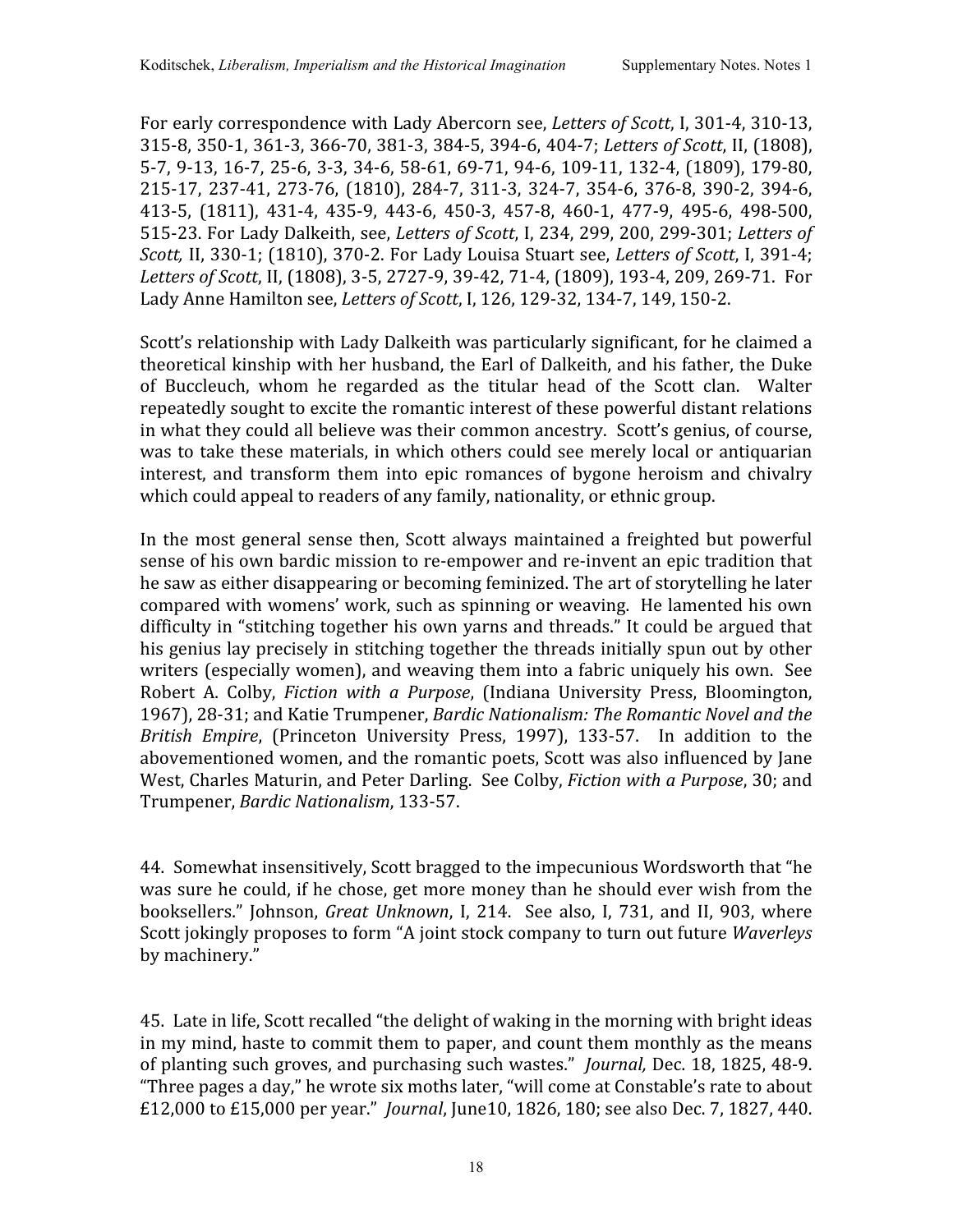At an earlier time, Scott described his work habits in the following terms; "I am a pretty hard worker when once I set about [it] & in fact my literary life resembles the natural
life
of
a
savage
absolute
indolence
interchanged
with
hard
work," *Letters of*  Scott, I, 399. To an outside observer, the indolence is hard to see. Indeed, it is hard to understand how Scott fitted all his activities into a twenty-four hour day, given the fact that, for half the year, he had a full-time job in Edinburgh as a Principal Clerk of
the
Court
of
Session. During
the
remainder
of
the
year,
which
he
spent
at
his
rural estates (first Ashestiel, then Abbotsford) he devoted most of the afternoon to planting, hunting, or other recreations and the evenings entertaining, often with late-night parties, in which the liquor freely flowed. Writing (usually about 500,000 published
words
per
year)
had
to
be
squeezed
into
the
early
morning
hours,
when hang-overs must have more than an occasional challenge. Many of those who doubted that Scott was the author of *Waverley*, and its many successors, justified their skepticism on the grounds that it was humanly impossible for the heavily engaged
Sir
Walter
to
have
written
so
many
books.

46.
The motivation
towards entrepreneurial speculation
which Scott attributes
to Mr. Osbaldistone Sr. in Rob Roy, (Penguin, London, [1817], 1995), 9-10, perhaps expresses his own. "Impetuous in his schemes, as well as skillful and daring, each new adventure, when successful, became at once the incentive, and furnished the means,
for
further
speculation. It
seemed
to
be
necessary
to
him,
as
to
an
ambitious conqueror, to push on from achievement to achievement, without stopping to secure, far less to enjoy, the acquisitions which he made. Accustomed to see his whole fortune trembling on the scales of chance, and desirous at adopting expedients for casting the balance in his favor, his health and spirits and activity seemed ever to increase with the animating hazards on which he staked his wealth."

Late in life, Scott assessed his own career in the following terms: "What a life mine has been! – half educated, almost wholly neglected or left to myself, stuffing my head with most nonsensical trash, and undervalued in society for a time by most of my companions – getting forward and held a bold and clever fellow contrary to the opinion of
all
who
thought
me
a
mere
dreamer
– Broken‐hearted
for
two
years
– My heart handsomely pieced again - but the crack will remain till my dying day. Rich and poor four or five times, once at the verge of ruin, yet opend new sources of wealth
– now
taken in
my
pitch
of
pride
and
nearly
winged
(unless
the
good
news hold), because London chuses to be in an uproar, and in the tumult of bulls and bears, a poor inoffensive lion like myself is pushd to the wall. And what is to be the end
of
it?

God
knows."

Quoted
in
Johnson, *Great
Unknown*,
II,
956.

47. The reception
of *Waverley* is
examined
in
Amy
Cruse, *The
Englishman
and
his Books
in
the
Early
Nineteenth
Century*,
(Benjamin
Blom,
New
York,
1968),
224‐39. Statistics on sales of Scott's novels are compiled in William St. Clair, The Readina Nation in the Romantic Period, (Cambridge University Press, Cambridge, 2004), 632-44, Some of the contemporary reviews and reactions to *Waverley*, including the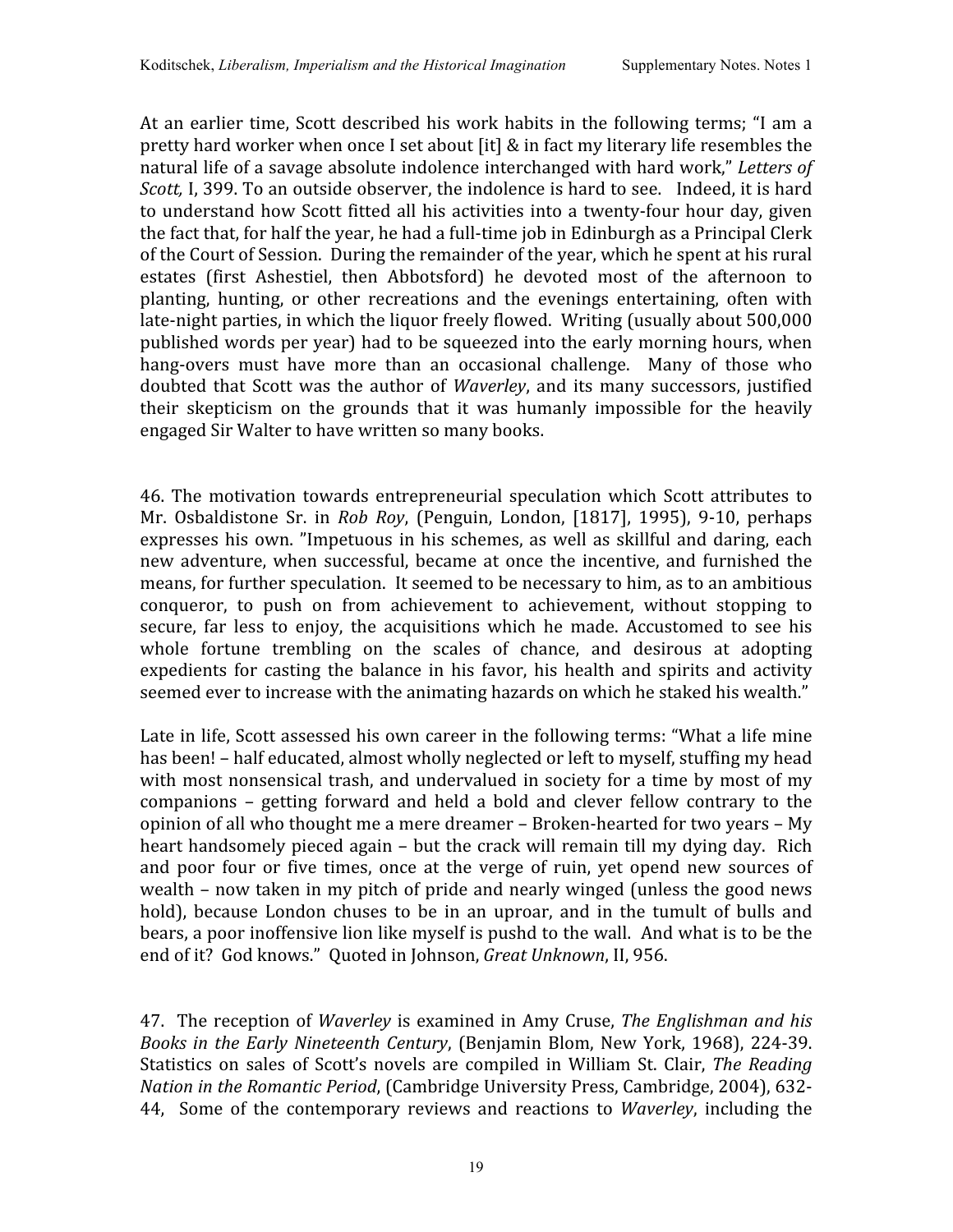important *Edinburgh Review* notice by Francis Jeffrey, and the reactions of Maria Edgeworth and Jane Austen, are usefully collected in John O. Hayden, Scott: The Critical Heritage, (Barnes and Noble, 1970), 67-84. See also James T. Hillhouse, The *Waverley
Novels
and
their
Critics*,
(Octagon
Books,
New
York,
1968).

48. Sari Makdesi, *Romantic Imperialism: Universal Empire and the Culture of*  Modernity, (Cambridge University Press, Cambridge, 1998), 70-99, reads the novel as a colonialist discourse of dispossession, yet it is the effort to transfer Scotland from colonial to metropolitan status that provides the driving energy of the book. See my article, "The Bard of Britishness: Walter Scott and the Vicissitudes of National
Identity,"
(in
progress).

49. Scott's reliance on the eighteenth century Scottish historians was profound. He studied
at
Edinburgh
University with
Dugald
Stewart,
and
he
was
close
friends
with Adam Ferguson, the son and namesake of the author of the seminal *Essay on the* History of Civil Society, (Cadell, London, 1782) In addition to Stewart, Scott's course of
legal
study
at
the
University
brought
him
in
contact
with
Aexander
Tytler,
author of *Elements of General History, Ancient and Modern*, and David Hume
(son of the philosopher) who further deepened his understanding of philosophical history. Under these influences, Scott wrote a series of student essays, "On the Origins of the Feudal System," "On the Manners of the Northern Nations," and "On the authenticity of
Ossian's
Poems,"
which
indicate
that
he could easily
have
become adept at
this line of work. In the end, of course, Scott became a good deal more ambitious, demonstrating skills as a poet and fiction writer that the philosophical historians did not possess. Scott may have been educated in the structuralist analysis of enlightenment rationalism, but he himself was unmistakably a product of the subjectivizing, romantic age. See Duncan Forbes, "The Rationalism of Sir Walter Scott," Cambridge Journal, 7, (1953), 20-35; Avrom Fleishman, The English Historical Novel: Walter Scott to Virginia Woolf, (Johns Hopkins, Baltimore, Baltimore, 1971), 16-36; Peter D. Garside, "Scott and the Philosophical Historians," *Journal of the History
of
Ideas,*36,
(1975),
497‐512.

Scott's ability to juxtapose a succession of geographical, political, and philosophical antinomies along a single plot line, and to resolve them in an intellectually imaginative but still historically plausible way, however, reveals skills which the eighteenth century enlightenment historians did not possess. Lockhart, Memoir of *Scott*,
I,
218‐318;
Lockhart, *Life of Scott*, I,
66‐107;
Johnson, *Great
Unknown*,
I,
53‐ 124; Sutherland, The Life of Walter Scott: A Critical Biography, (Blackwell, Oxford, 1995),
69‐87

50. As
Scott
wrote
in
the
postscript
to *Waverley*. "It
was
my
accidental lot,
though not born a Highlander, to reside, during my childhood and youth, among persons of the above description; and now for purposes of preserving some idea of the ancient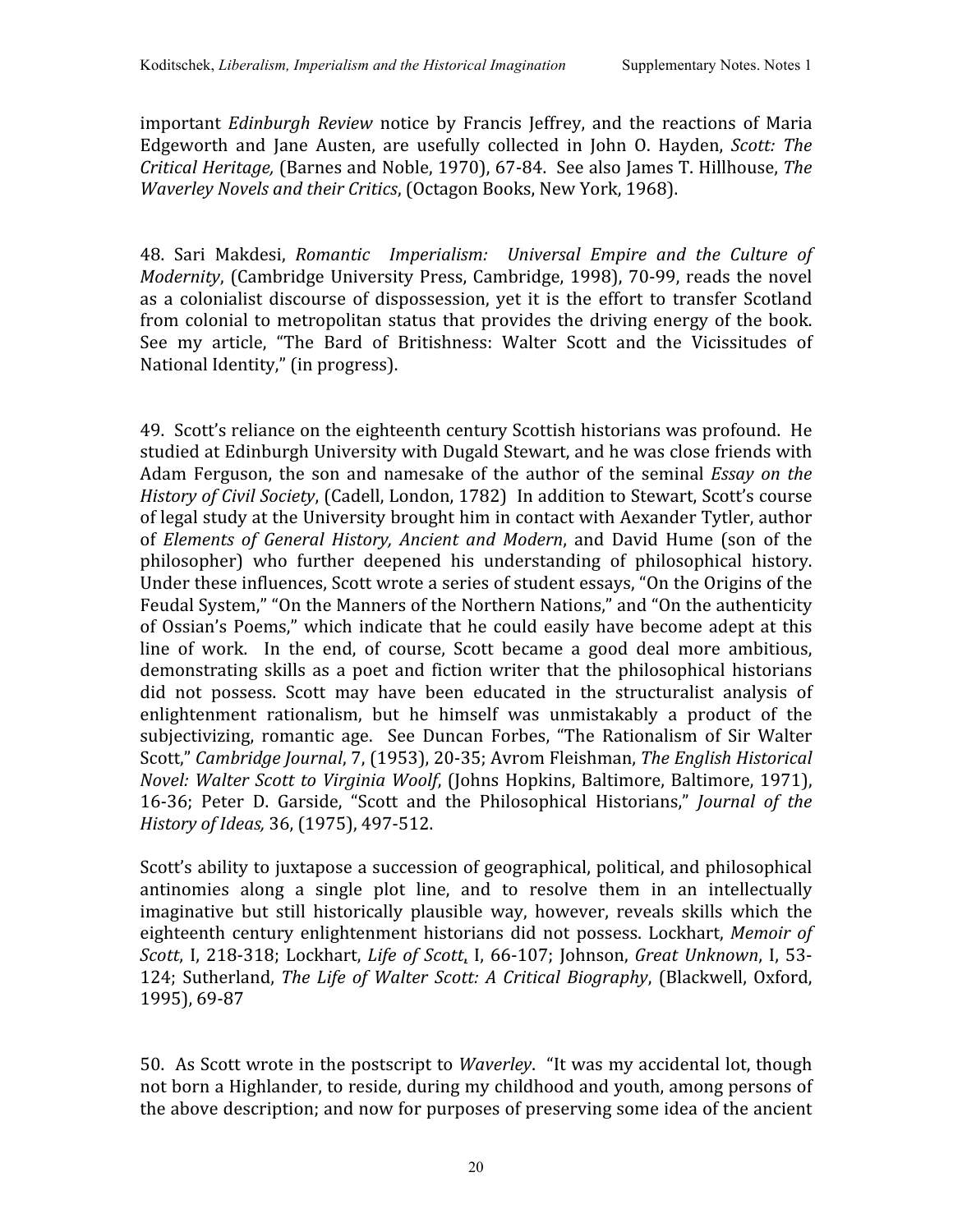manners
of
which
I
have
witnessed
the
almost
total
extinction,
I
have
embodied in imaginary scenes and ascribed to fictitious characters, a part of the incidents which I then received from those who were actors in them." *Waverley*, 492-3.

51. At the end of *Waverley*, chapter five, Scott compares his book to a touring coach, and acknowledges the reader's eagerness to get underway. Though no magical "flying chariot,"
his
will
be
"a
humble
English
post‐chaise." Those
who stick
with this conveyance may be "exposed to the dullness inseparable from heavy roads, but. .. I engage to get them as soon as possible into a more picturesque and romantic country," *Waverley*,
63.

52. I examine Scott's role in
the creation of a new and distinctively modern
(re‐ masculinized) bardship in "Bard of Britishness." Here it will be sufficient to note that,
among
its
other
features,
modern
bardship
is
intrinsically
reflexive,
constantly reflecting on the terms in which imagined communities (Benedict Anderson, Imagined Communities, (Verso, London, 1991)) are constituted and reconstituted through collectively purveyed narratives of various types. It is therefore not surprising that *Waverley* introduces the reader to the Scottish Highlands through a bardic performance *in media res*. In a striking scene that could have come out of Homer, Waverley hears a bard relate the deeds of MacIvor's illustrious ancestors, to the rapt attention and enthusiastic cheers of
the assembled
warrior
host. Fergus listens to this recital of the heroism of his forebears with a studied mixture of cynicism
and
family
pride. This
tribal
chief
(notwithstanding
his
bizarre
costumes and recondite rituals) turns out to be a canny politician, who supports the restoration of the Stuarts because he believes that this will bring him military glory, while augmenting his personal wealth and power. Scott, *Waverley*, 144-241.

54,
When
one
of
his
retainers,
Evan
Dhu
Maccombich,
insists
in
court
on
dying
with his Chief, the judge admonishes "you . . . have this day given us a striking example of how the loyalty due to the king and the state alone, is from your unhappy ideas of clanship, transferred to some ambitious individual who ends by making you the tools
of
his
crimes."
Scott, *Waverley*,
466.

55,
Henceforth,
his romantic
adventures
will
be relived
only
in stories
told
by
the hearthside. He will undertake them only in the realm of fantasy. "The plumed troops and the big war used to enchant me in poetry; but the night marches, vigils, couches
under
the
wintry
sky,
and
such
accompaniments
of
the
glorious
trade
are not
at
all
to
my
taste
in
practice."
Scott, *Waverley*,
425.

56.
This
connection
was
noted
by
a
reviewer
in *The
British
Critic*,
who
observed
that "the
mighty
machine
of
national
strength,"
whose
origins *Waverley* had
delineated,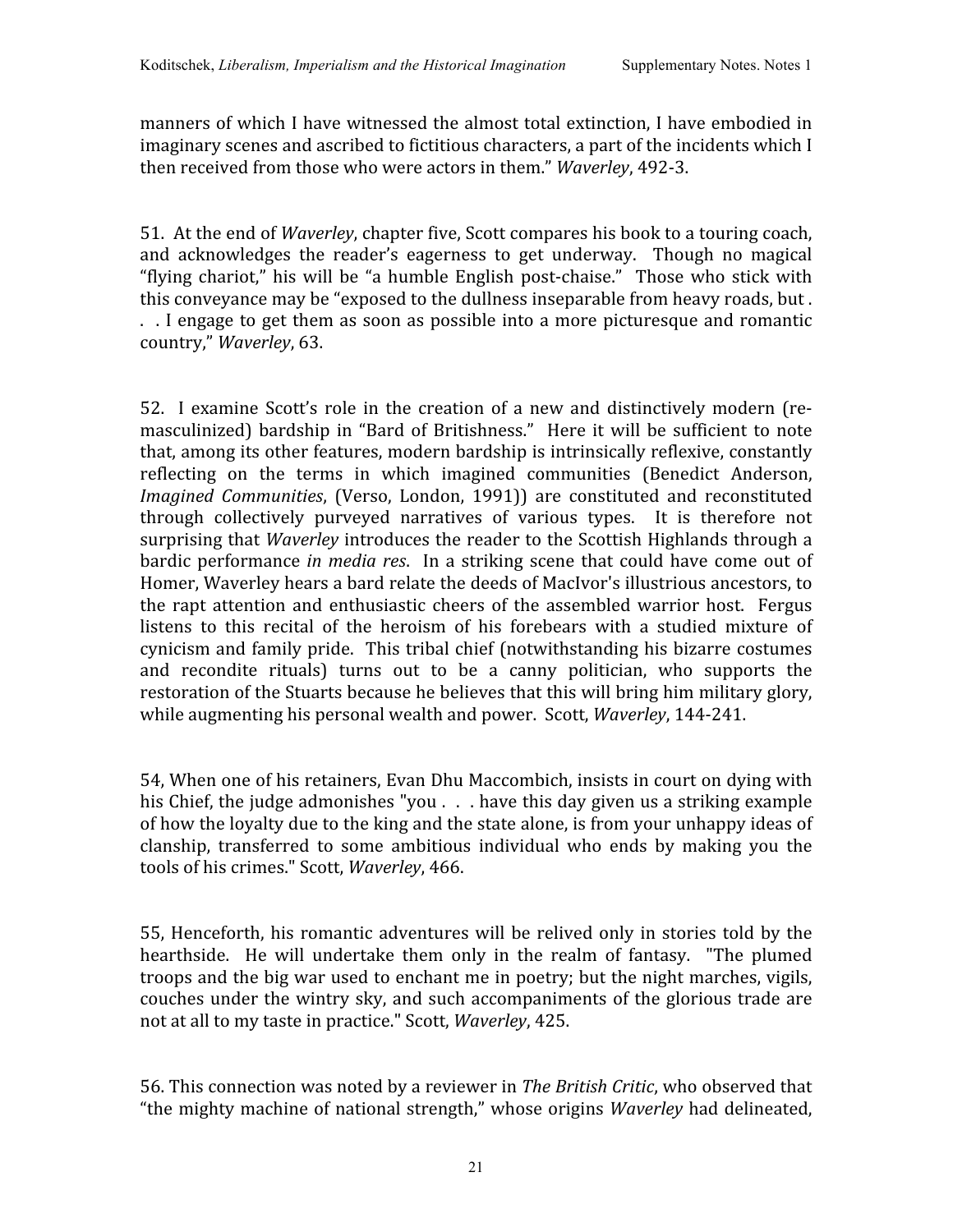was now liberated from the need to struggle against external foes. Would the return of peace induce Britons
"to
turn inwardly" upon one another? Would
"the same energies, which blessed us with victory . . . inflame us with the ardour of [internal] contention?"
Reprinted
in
Hayden ed., *Scott,
the
Critical
Heritage*,
67‐74,
quote
on 68.

57.
T.C.
Smout, *A
History
of
the
Scottish
People,
15601830*;
T.M.
Devine, *Clanship
to Crofter's War: The Social Transformation of the Scottish Highlands*, (Manchester University Press, Manchester, 1994), 1-250. In Ireland, O'Connell had understood this connection between sacrifice and citizenship perfectly well. In an age when Irishmen were bleeding and dying for Britain, they deserved a Britain that could include them too. Scotland, of course, was a very different place from Ireland, but it too was divided within. The Highlands had been substantially emptied out, and opened up for the British tourism that *Waverley* was doing even more to promote. The land‐dispossessed, however, were being transformed into impoverished cottiers,
subject
to
an
increasingly
'Irish' fate. As
their
crofts
were
subdivided
into economically untenable holdings, they were obliged to emigrate to the growing industrial
cities
of
Clydeside,
or
to
ship
out
to
a
new
life
in
the
colonies.

59. Scott's
literary
and
historiographical
importance
is
not
merely
that
he
created, in *Waverley*, an historical romance of Anglo-Scottish Union. It is rather that, from Guy Mannering onward, he questioned and re-problematized his earlier narratives of
Union
in
each
subsequent
Anglo‐Scottish
novel.

60.
Scott's
depictions
of
the
Covenanter
leaders
are
among
the
most
memorable
he ever wrote. The professional revolutionary, Burley of Balfour, is a ferocious, but supremely
self‐confident
saint,
capable
of
the most
appalling
brutalities because
he knows that he has God on his side. In contrast to this icy-veined Jacobin-before-histime, is the charismatic, fire-and-brimstone preacher Habakkuk Meiklewrath -- a gaunt, rag-covered, fever-eved figure, whose "long beard, as white as snow, hung down
on
his
bosom,
and
mingled
with
bushy
uncombed
grizzled
hair,
which
hung down in elf-locks around his wild and staring visage." Walter Scott, The Tale of Old *Mortality*, (Penguin, 1999), especially 14-26, 51-73, 110, 180-3, quote on 43. Scott's caustic portrayal of the Covenanters did not go unanswered in early nineteenth century
Scotland. The
Rev.
Thomas
McCrie,
a
noted
Presbyterian
minister,
wrote
a scathing review of *Old Mortality*, and two rival (and much more celebratory) Covenanter novels were published in rapid succession, by James Hogg, and John Galt. Ina Ferris, The Achievement of Literary Authority: Gender, History and the Waverley Novels, (Cornell University Press, 1991), 130-94, has thoroughly analyzed these
works.

Jacob
Price, *Tobacco
Atlantic
Trade:
The
Chesapeake,
London
and
Glasgow*,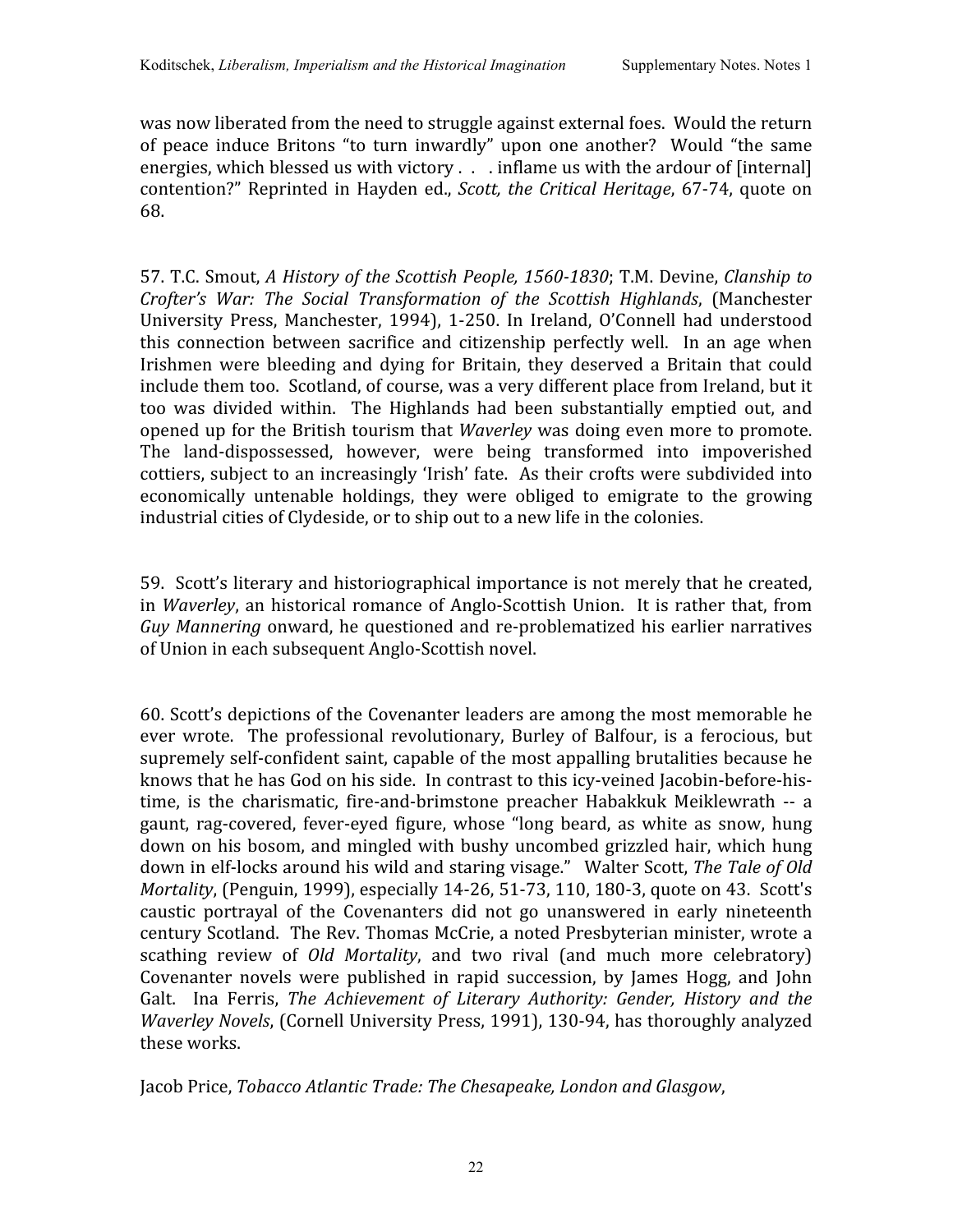(Variorum, Brookfield,
Vermont,
1995);
The
relationship
between
this
transatlantic trade and the expansion of new world slavery passes unmentioned in Scott's panygeric. For an analysis of this relationship see Eric Williams, *Capitalism and Slavery*,
(Putnam,
New
York,
1966),
51‐107,
127‐77;
Robin
Blackburn, *The
Making
of New World Slavery: From
the Baroque
to
the Modern, 14921800*,
(Verso, London, 1997),
217‐76,
371‐580.

Jarvie
is
shrewd
and
calculating,
but
he
is
also
loyal
and
warm‐hearted. Recognizing that
he can succeed only
by
working
with a
large
London clearing
house,
he sees that it is in his own self-interest to help the Osbaldistones extricate themselves from their tight predicament, even as he develops a warm, paternal affection for the vulnerable
young
Frank.

69. As
I
hope
the
foregoing
analysis
has
demonstrated,
Scott's
retelling
the
story
of Anglo-Scottish Union in the course of several novels, written from various perspectives
and
set
at
different
moments
in
time,
was
not
some
redundant
exercise in mining a lucrative literary vein. It was rather the vehicle for a multi-dimensional exploration. It was the mark of an active mind, which was constantly growing, developing and rethinking conclusions that were successively arrived at in increasingly nuanced and sophisticated ways. Moreover, this re-thinking not only refined Scott's steadily deepening understanding, it also reflected many of the corresponding transformations in the post‐war environment in which he wrote. The cumulative effect of this process of incessant change and revision was a remarkable
grasp
of
historical
flux. History,
Scott
recognized,
offered
no
definitive resolutions. The reconciliation of oppositions in society had to be constantly negotiated and renegotiated in shifting ways. The transcendence of contradictions was a momentary achievement - a limited, human accomplishment - that had to be repeatedly, won, lost, and reconstituted in altered terms. No single, specific British Union, Scott now realized, could provide a permanent solution to the problem of social inclusion and stabilization. In a globalizing capitalist world, he finally understood,
the
stakes
of
Britishness
were
being
perpetually
raised.

71. The novel's opening scenes are built on a real-life incident, in which an Edinburgh mob lynched a British officer, Captain Porteous, for his brutal suppression of protests at the execution of a popular smuggler a few weeks earlier. Taking this Porteous riot as emblematic of the weakness and unevenness of the Anglo-Scottish Union, Scott weaves its consequences into a novelistic exploration of the
ways
in
which
Britishness
was
subsequently
endowed
with
greater
weight
and bi‐national
equality.

Scott's dramatic account of the lynching of Porteous -- substantially based on actual oral and documentary evidence he collected ‐‐ is itself something of an historiographical *tour de force*. A century and a half before the work of George Rudé, Eric Hobsbawm, and E.P. Thompson, he grasped the logic of the "moral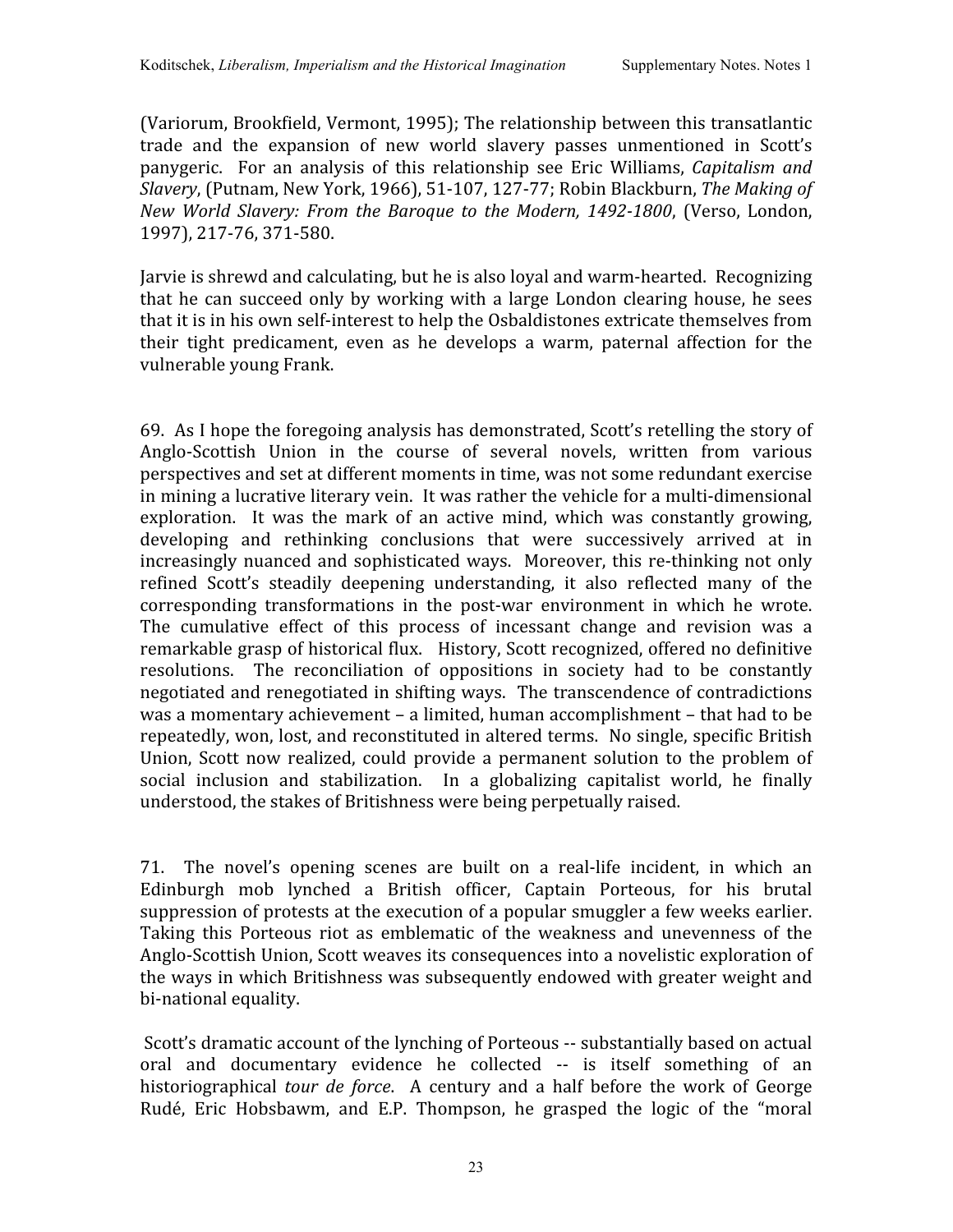economy"
of
the
crowd:
The
people
had
risen
up
to
implement
the
"Scottish"
moral justice that had been abdicated by the authorities of the British state. Scott, *Heart of* Mid-Lothian, 39-48, 56-74. E.P. Thompson, The Making of the English Working Class, (New
York,
Vintage,
1963; E.J.
Hobsbawm, *Primitive
Rebels,
Studies
in
Archaic
Forms*  of Social Movement in the Nineteenth and Twentieth Centuries, (Norton, New York, 1959).

72. David looks
back
to
the
glory
days
of
true
religion
in
the
seventeenth
century, and
worships
the
memory
of
the
saints
who
fell
at
Bothwell
Brigg. For
all
his
efforts to keep alive their radical Presbyterian enthusiasm, however, David is a falling off from
this ancient,
heroic
stock. Where
Burley
and
Meiklewrath,
fifty
years
earlier, had been deranged and dangerous, David Deans is merely pathetic and absurd. Deprived of the persecution from which his predecessors had drawn their moral sustenance, he has lost his bearings in a secular, pluralistic age. To remain spiritually pure amidst this sink of earthly perdition, David has been obliged to turn inward
on
himself. He
has
enclosed
his
family
in
a
solipsistic
moral
universe,
which categorically refuses all compromise
(and
therefore all contact) with
the vanities and
snares
of
a
licentious,
carnal
world.

Scott, *Heart
of
MidLothian*,
10‐133

73.
The lynching of
Porteous,
which Scott depicts as a spontaneous expression of popular justice, has set the stage for Effie's unjust condemnation. Now the backwardness of Scottish law, rather than the arrogance of English judgment, becomes the source of inequity. At the same time, the backfire of the illegitimate pardon of the murderer Porteous, renders inadmissible and impolitic the more legitimate effort to obtain a pardon for Effie, who is innocent. Jeanie's heroism consists
in
her
refusal
to
accept
this
definition
of
the
limits
of
what
is
possible,
and in her determination that the case must be resolved in a more satisfactory way. By insisting on right and truth in the matter of her sister, she expands moral space for the
novel
as
a
whole.

74.
Contrast
Jeanie's
descent
into
England
with
that
of
the
Jacobites
in *Waverley*. It is almost as though Scott intends the success of the first to explain the failure of the second. Because Jeanie, who represents all that is best in Scotland has (at least symbolically) already had her British triumph, the Jacobites, twenty years later, who represent all that is retrograde, can be handed their defeat, with no real injury to national
pride.

75.
When
Rev.
Staunton
and
other
English
elites
misconstrue
her
purpose,
and
treat her as a low class tart, she pulls them up short with her plainspoken self-possession that will brook no condescension and abide no indignity. Scott, *Heart of Mid-Lothian*, 315‐59.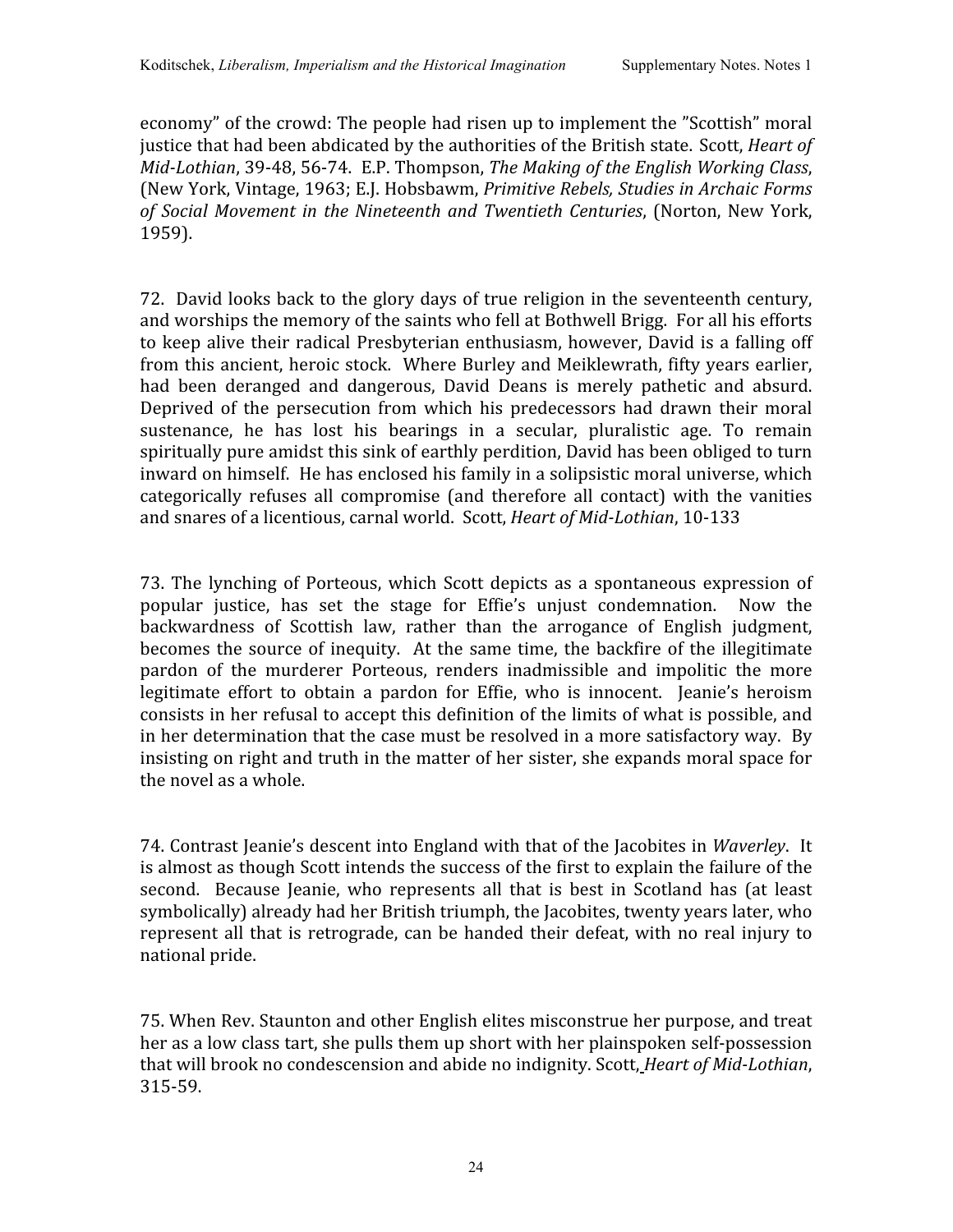76. Eric Creegan, "The Changing Role of the House of Argyll in the Scottish Highlands," in N.T. Phillipson and Rosalind Mitchison eds., *Scotland in the Age of*  Improvement, (Edinburgh, 1970), 24-46. Cregeen's analysis of Argyll's role in the modernization of the Highlands reveals just how prescient and sophisticated Scott's treatment
was. Cregeen,
however,
is
rather
more
critical
of
the
ultimate
results
of the
Argyll
improvement
schemes.

81. Scott's profuse recourse dialogue in *Scots* was carefully crafted to maximize comprehensibility
for
the
English
language
reader.
As
P.H.
Scott notes,
"he
achieves this
by
the
device
of
having
at
least
one
of
the
speakers
in
each
conversation
speak English, even when this does violence to probability. If you could understand one side of the conversation, you could make a pretty good guess at the other." Scott and *Scotland*,
(Blackwood,
Edinburgh,
1981),
34.

82. For an account of the King's 1822 visit to Scotland, and his "Jacobitization by Scott, see Johnson, *Great Unknown*, II, 788-95. However, even at their first meeting, five years earlier, Scott sensed the (then) Prince Regent's romantic fascination with the
Jacobites.

Johnson, *Great
Unknown*,
I,
491.

84. Ian Duncan speaks of Scott and Jeffrey as two leaders of a "neomoderate consensus"
that
dominated
Edinburgh
politics
at
the
turn
of
the
nineteenth
century, against reactionaries of the right and radicals of the left. Only under the pressure of renewed
war
did
this
consensus
break
down,
as
Scott
withdrew
from
collaboration with the *Edinburgh Review* in protest against what he regarded as its unpatriotic editorial line. It was only then (in 1809) that he helped to launch the *Quarterly* Review, to articulate a Tory position. Scott's Shadow, 25-8, 50-5. Even so, Scott and the Scottish Whigs remained personally on cordial terms. As late as 1826, Scott wrote
in
his *Journal*:

I do not know why it is that when I am with a party of my opposition friends the day is often merrier than with our own set. Is it because they are cleverer? Jeffrey
and
Harry
Cockburn
are
to
be
sure
very
extraordinary
men, yet it is not owing to that entirely. I believe both parties meet with the feeling of something like novelty – we have not worn out our jests in daily contact. There
is
also
a
disposition
on
such
occasions
to
be
courteous
and
of course to be pleased. Scott, *Journal*, Dec, 12, 1826, 285. See also July 21, 1827,
p.
375.

Scott expected that his *Life of Napoleon* would "offend the highfliers of both Whigs and Tories" but he "did not care a d so [long as] they let me have fair play with the
public,"
quoted
in
Johnson *Great
Unknown*,
II,
1018. Although he
opposed
the Reform Bill in the last few years of his life, Scott never degenerated into arch